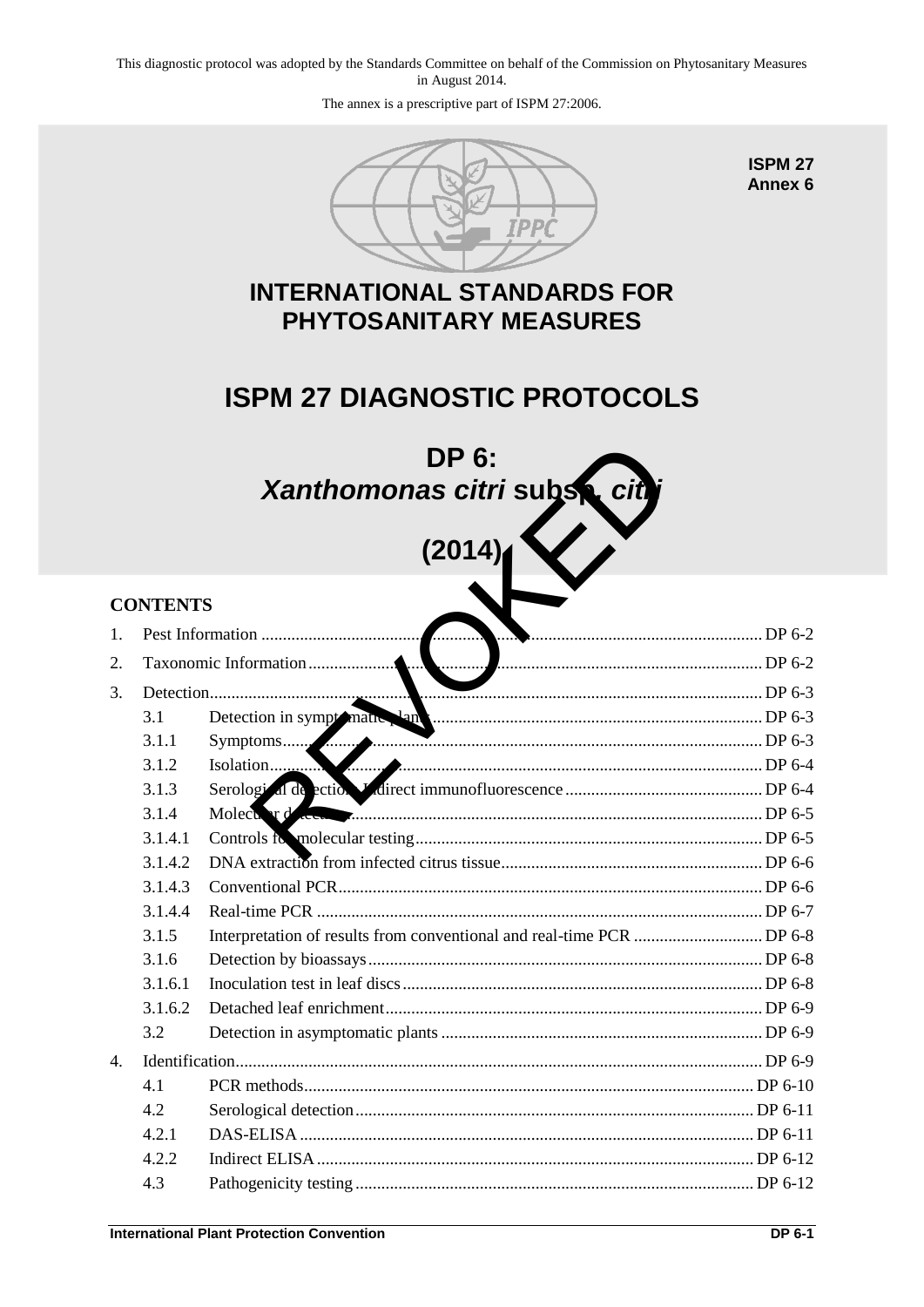| 4.4 |  |  |
|-----|--|--|
|     |  |  |
|     |  |  |
|     |  |  |
|     |  |  |
|     |  |  |
|     |  |  |
|     |  |  |

## <span id="page-1-0"></span>**1. Pest Information**

*Xanthomonas citri* subsp. *citri* is the major causal agent of citrus bacterial canker. It causes damage to many cultivated species of Rutaceae (EPPO, 1979) – primarily *Citrus* spp., *Fortunella* spp. and *Poncirus* spp. – grown under the tropical and subtropical conditions that are prevalent in many countries in Asia, South America, Oceania and Africa as well as in Florida, United States (CABI, 2006; EPPO, 2006). Atypical strains of *X. citri* subsp. *citri* with a restricted host range have been identified and are designated as strains  $A^*$  and  $A^w$  (Sun *et al.*, 2004; Vernière *et al.*, 1998). Strain  $A^*$ affects *Citrus aurantiifolia* (Mexican lime) under natural conditions in Asia. train  $A^w$  causes canker in *Citrus aurantiifolia* (Mexican lime) and *Citrus macroph* in *Chemow* in Florida, United States under natural conditions (Cubero and Graham, 2002, 2004). Both of these strains have been reported to cause atypical lesions in other citrus species experimentally (Escalon *et al.,* 2013). outh America, Oceania and Africa as well as in Florida, U. Atypical strains of *X. citri* subsp. *citri* with a sestrict. In high signated as strains  $A^*$  and  $A^w$  (Sun *et al.*, 2002, Vernière *titifolia* (Mexican lime

Citrus bacterial canker typically occurs on seedlings and  $\eta$  m young and adult trees of susceptible hosts in which there is a flush of actively growing shoots and leaves from late summer through to autumn in most citrus growing areas. Canker lesions are formed on the leaves, shoots, twigs and fruits of susceptible hosts. Wounds caused by wind, thorns, hasects, and physical or mechanical damage facilitate infection of mature tissues. Attacks **C** *Phyllocnistis citrella*, the citrus leaf miner, can increase the susceptibility of leaves citrus anker (Hall *et al.*, 2010).

*X. citri* subsp. *citri* can survive in diseased plant tissues, as an epiphyte on host and non-host plants, and as a saprophyte on straw multiple or in soil. However, overwintering lesions, particularly those formed on angular shoots, are the most important source of inoculum for the following season. The main mechanisms of short distance. Is approved are wind-driven rain and splashing of water within and between plants: the bacteria are disseminated by rainwater running over the surface of lesions and then splashing onto healthy soots (CABI, 2006). The movement of infected plant material, including budwood, rootstock seedlings and budded trees, has been implicated in long distance dispersal. There is no evidence that this pathogen is seed-borne (CABI, 2006).

## <span id="page-1-1"></span>**2. Taxonomic Information**

| Name:            | Xanthomonas citri subsp. citri (Gabriel et al. 1989) Schaad et al. 2007    |  |  |  |
|------------------|----------------------------------------------------------------------------|--|--|--|
| <b>Synonyms:</b> | Xanthomonas smithii subsp. citri Gabriel et al., 1989, Schaad et al., 2007 |  |  |  |
|                  | Xanthomonas axonopodis pv. citri (Hasse) Vauterin et al., 1995             |  |  |  |
|                  | Xanthomonas citri (ex Hasse, 1915) Gabriel et al., 1989                    |  |  |  |
|                  | Xanthomonas campestris pv. aurantifolii Gabriel et al., 1989               |  |  |  |
|                  | Xanthomonas campestris pv. citri (Hasse) Dye, 1978                         |  |  |  |
|                  | Xanthomonas citri f.sp. aurantifoliae Namekata and Oliveira, 1972          |  |  |  |
|                  | Pseudomonas citri Hasse, 1915                                              |  |  |  |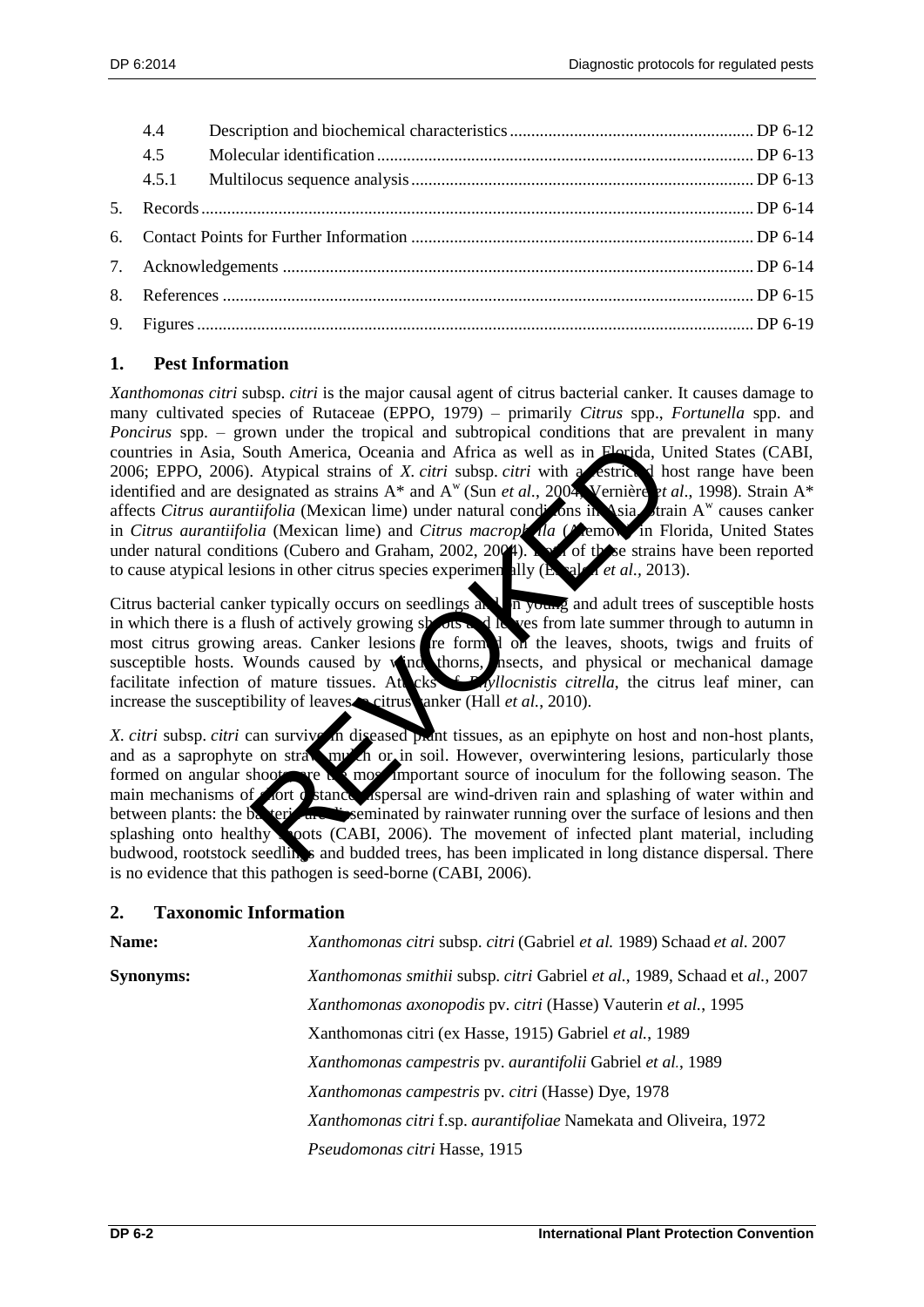## **Taxonomic position:** Bacteria, Proteobacteria, Gammaproteobacteria, Xanthomonadales, Xanthomonadaceae

**Common names:** citrus canker, citrus bacterial canker, asiatic canker

**Note:** *X. citri* subsp. *citri* has been recently reclassified from *X. axonopodis* pv. *citri* (*X. campestris* pv. *citri* group A strains). The nomenclature of Gabriel *et al.* (1989) has been reinstated and the accepted name for the citrus bacterial canker pathogen is now *X. citri* subsp. *citri* (Bull *et al*., 2010; Schaad *et al.*, 2006). The other group strains of *X. campestris* pv. *citri* have been reclassified as *Xanthomonas fuscans* subsp. *aurantifolii* (groups B, C and D) and *Xanthomonas alfalfae* subsp. *citrumelonis* (group E) (Schaad *et al*., 2006).

## <span id="page-2-0"></span>**3. Detection**

## <span id="page-2-1"></span>**3.1 Detection in symptomatic plants**

Diagnosis of citrus canker can be achieved by observing morphological characteristics of the colonies on nutrient media and by serological testing (by immunofluorescence (IF)), molecular testing (by polymerase chain reaction (PCR)) and bioassay of leaf discs or detached leaves. Positive and negative controls must be included for all tests (see section 4 for reference controls).

## <span id="page-2-2"></span>**3.1.1 Symptoms**

The disease characteristically causes scabs or crater-like less on the rind of fruits and on leaves, stems and shoots. Symptoms of citrus canker can occur of seedlings in any season and on young trees from late summer through to autumn, when a flush of abundant growth of angular shoots occurs (CABI, 2006) (Figures 1–4). The disease becomes sporadic as the seach full fruiting development, because fewer angular shoots are produced and leaf tissue and mature fruit are more resistant to citrus canker infection under natural conditions. Disease severity also depends on the susceptibility of the host plant species and cultivars (Goto, mation (PCR)) and bioassay of leaf dises or detached layers. I<br>tuded for all tests (see section 4 for reference conclis).<br>tuded for all tests (see section 4 for reference conclis).<br>tuded for all tests (see section 4 for re

*Symptoms on fruits.* Crater-like lesions develop on the surface of the fruit; they may be scattered singly over the fruit or several lesion may occur together with an irregular pattern. Exudation of resinous substances may be observed on young infected fruits. The lesions never extend through the rind.

*Symptoms on branches*. In try conditions, the canker spot is corky or spongy, is raised, and has a ruptured surface. In  $\mathbf{r}$  oist  $\mathbf{r}$  ditions, the lesion enlarges rapidly, and the surface remains unruptured and is oily at the may is. In the less susceptible cultivars, a callus layer may form between the diseased and healthy tissues. The scar of a canker may be identified by scraping the rough surface with a knife to remove the outer corky layer, revealing light to dark brown lesions in the healthy green bark tissues. The discoloured area can vary in shape and in size from 5 to 10 mm, depending on the susceptibility of the host plant.

*Symptoms on leaves.* Bright yellow spots are first apparent on the underside of leaves, followed by erumpent brownish lesions on both sides of the leaves, which become rough, cracked and corky. The canker may be surrounded by a water-soaked yellow or chlorotic halo margin.

Confusion may occur between symptoms on branches, leaves and fruit of citrus canker and scab or leaf spot-like symptoms caused by other bacteria or fungi that infect citrus or by physiological disorders. Other bacteria that can cause citrus canker-like symptoms are *X. alfalfae* subsp. *citrumelonis* and *X. fuscans* subsp. *aurantifolii*. Both of these bacteria have a limited host range, cause less aggressive symptoms and rarely produce lesions on fruit (Schaad *et al.,* 2005, 2006). Citrus scab caused by the fungus *Elsinoë fawcettii* has been reported to have symptoms similar to citrus canker, especially on host varieties that exhibit resistance to citrus scab (Taylor *et al.*, 2002), but in general its scab lesions are drier and more irregular than those of citrus canker and sometimes lack the characteristic yellow halo. Citrus scab can be differentiated from citrus canker by the lack of bacterial ooze.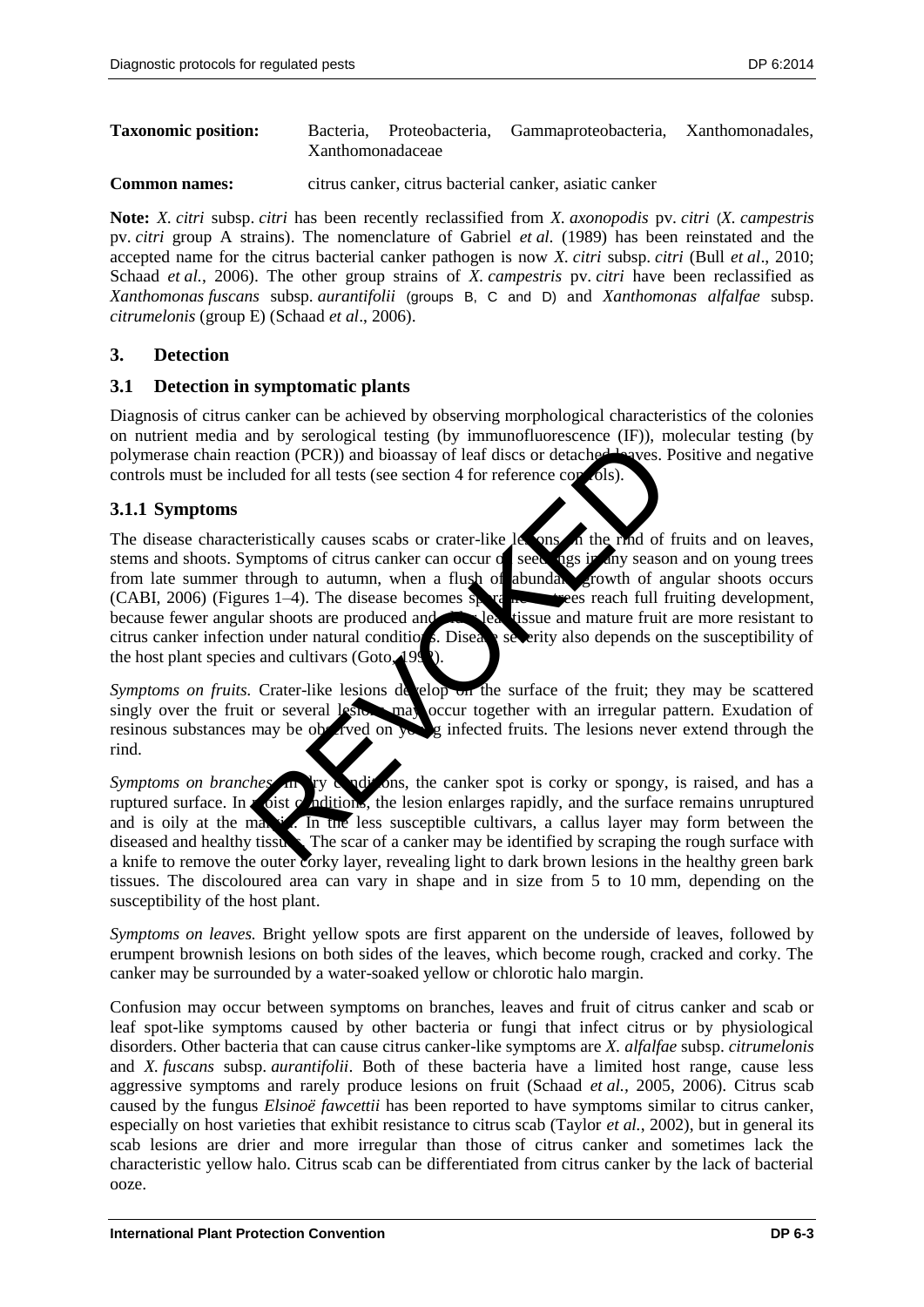## <span id="page-3-0"></span>**3.1.2 Isolation**

Freshly prepared sample extracts are essential for successful isolation of *X. citri* subsp. *citri* from symptomatic plant material. Plant material should be analysed as soon as possible after collection; it may be stored at 4–8 °C until processing. When symptoms are very advanced or when environmental conditions are not favourable, the number of *X. citri* subsp. *citri* culturable cells can be very low and isolation can result in plates being overcrowded with competing saprophytic or antagonistic bacteria. Particular care should be taken not to confuse *X. citri* subsp. *citri* colonies with *Pantoea agglomerans*, which is also commonly isolated from canker lesions. and produces morphologically similar colonies on standard bacteriological media. *P. agglomerans* is generally faster growing and the colonies are a brighter yellow than the pale yellow/lemon colonies of *X. citri* subsp. *citri*.

Isolation of the causal organism can be performed by streaking lesion extracts onto plates of suitable media, on which colonies of *X. citri* subsp. *citri* have a characteristic appearance. There are as yet no exclusively selective media available for *X. citri* subsp. *citri.*

Lesions are macerated in 0.5–1.0 ml saline (distilled sterile water with NaCl to 0.85%, pH 7.0), and when required they may be disinfected beforehand with 1% NaClO for 1 min, rinsed three times with sterile distilled water, and pulverized. An aliquot of the extract is streaked on nutrient media. Suitable general isolation media are nutrient agar supplemented with 0.1% glucose (NGA), yeast peptone glucose agar (YPGA) (yeast extract, 5 g; Bacto Peptone, 5 g; glucose, 0 g; agar, 20 g; distilled water, 1 litre; pH 7.0) and Wakimoto medium : (potato broth 250 ml; sucrose, 15 g; peptone, 5 g;  $Na_2HPO_4.12H_2O$ , 0.8 g;  $Ca(NO_3)_2.7 H_2O$ , 0.5 g;  $Bacto^{TM}A_2$ ,  $\gamma$  g; distilled water, 1 litre; pH 7.2). Filter-sterilized cycloheximide (100 mg/litre) can be a ded when ccessary as a fungicide after autoclaving the media. may be disinfected beforehand with 1% NaClO for 1 min, rind pulverized. An aliquot of the extract is stressed<br>collare nutrient agar supplemented with 0.1 values of NaClO for 1 min, rind<br>in a nutrient agar supplemented wit

The colony morphology on all three media is  $\mathbb{R}$  is evex and smooth-edged, and the colony is mucoid and creamy yellow. Growth is evaluated after the cubation at 25–28 °C for three to five days. In commercial fruit samples, the bacteria can be stressed and may not be easily cultured; therefore, longer incubations may be required or bioassays can be used to recover the bacteria from the samples, as described in section 3.1.6.2. Integration of kasugamycin and cephalexin in the medium (semiselective KC or KCB medium) inhibits seeveral saprophytic bacteria and facilitates isolation of the pathogen (Graham *et al.,* 1989; *Pruvost et al.,* 2005).

In this diagnostic protocol, methods (including reference to brand names) are described as published, as these define the original level  $\epsilon$  sensitivity, specificity and reproducibility achieved. The use of names of chemicals ( $\leq$ , brand names) implies no approval of them to the exclusion of others that may also be suitable. Laboratory procedures presented in the protocols may be adjusted to the standards of individual laboratories, provided that they are adequately validated.

## <span id="page-3-1"></span>**3.1.3 Serological detection: Indirect immunofluorescence**

For serological detection (IF and enzyme-linked immunosorbent assay (ELISA)), appropriate controls are essential to ensure that test results are reliable. A positive and negative control should be included in each test. Positive controls can consist of a reference *X. citri* subsp. *citri* strain resuspended in healthy host plant extract (for detection in plant material) or in phosphate-buffered saline (PBS) (for identification of bacterial cultures). Negative controls should consist of healthy host plant extract (for detection in plant material) or a suspension of a non-target bacterial species (for identification of bacterial cultures).

For serological detection of bacterial cells, a loopful of fresh culture is collected from the plate and resuspended in 1 ml PBS (NaCl, 8 g; KCl, 0.2 g; Na<sub>2</sub>HPO<sub>4</sub>·12H<sub>2</sub>O, 2.9 g; KH<sub>2</sub>PO<sub>4</sub>, 0.2 g; distilled water to 1 litre; pH 7.2) to make approximately  $10^8$  colony-forming units (cfu)/ml (EPPO, 2009).

For serological detection in plant tissue, samples with symptoms – shoots, twigs, leaves and fruits, all with necrotic lesions, or tissue from cankers on twigs, branches, the trunk or the collar – should be chosen. The samples should be processed following the general procedure recommended for the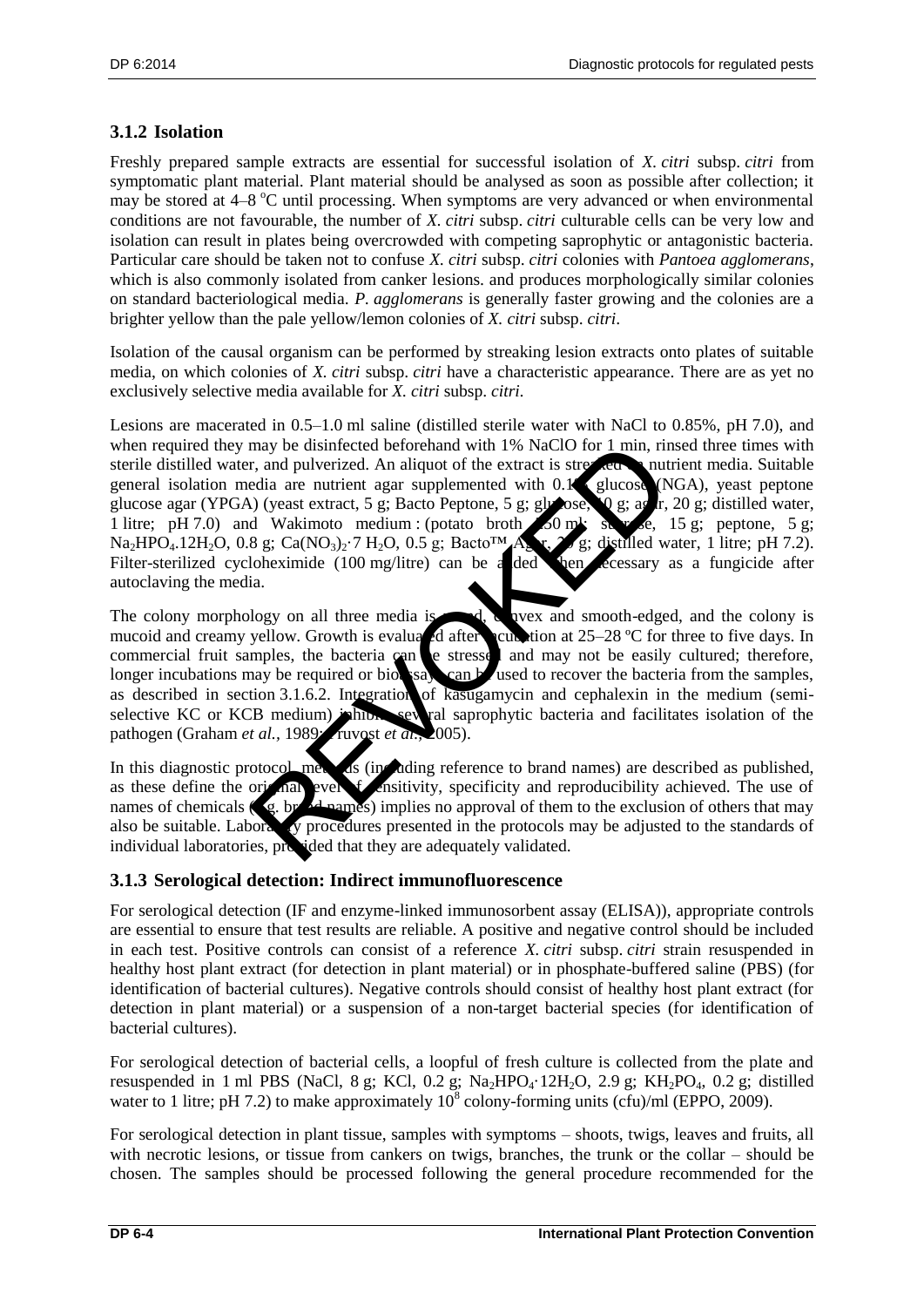specific serological test to be used. Generally, plant tissue is ground in freshly prepared antioxidant maceration buffer (polyvinylpyrrolidone (PVP)-10, 20 g; mannitol, 10 g; ascorbic acid, 1.76 g; reduced glutathione,  $3 \text{ g}$ ; PBS,  $10 \text{ mM}$ ,  $1 \text{ litre}$ ;  $pH$  7.2) or in PBS (NaCl,  $8 \text{ g}$ ; KCl,  $0.2 \text{ g}$ ;  $Na<sub>2</sub>HPO<sub>4</sub>·12H<sub>2</sub>O$ , 2.9 g; KH<sub>2</sub>PO<sub>4</sub>, 0.2 g; distilled water to 1 litre; pH 7.2) before use in serological tests. Both solutions are filter-sterilized using a sterile 0.22 µm membrane.

Aliquots of 25 µl of each bacterial preparation or plant sample to be tested are pipetted onto a plasticcoated multi-window microscope slide, allowed to air-dry and then gently heat-fixed over a flame. Separate slides are set up for each test bacterium or sample, and also for positive and negative controls as are used for ELISA. Commercially available antiserum or monoclonal antibodies are diluted with PBS (pH 7.2) and 25 µl of appropriate dilutions are added to the windows of each slide. Negative controls can consist of normal (pre-immune) serum at one dilution and PBS. Slides are incubated in a humid chamber at room temperature for 30 min. The droplets are shaken off the slides and they are rinsed with PBS and then washed three times for 5 min each in PBS. The slides are gently blotted dry before 25 µl of the appropriate anti-species gamma globulin-fluorescein isothiocyanate conjugate (FITC) at the appropriate dilution is pipetted into each window. The slides are incubated in the dark at room temperature for 30 min, rinsed, washed and blotted dry. Finally, 10 ul of 0.1 mmol/litre phosphate-buffered glycerine (pH 7.6) with an anti-fading agent is added to each window, which is then covered with a coverslip.

The slides are examined under immersion oil with a fluorescence microscope at  $600\times$  or  $1\,000\times$ magnification. FITC fluoresces bright green under the ultraviolet light of the microscope. If the positive control with known bacterium shows fluorescent rod- $\frac{1}{2}$  aped bacterial cells and the negative controls of normal serum and PBS do not show fluorescence, the sample windows are examined for fluorescent bacterial cells with the size and form of  $\sum_{i}$  is eulesp. *ctri*. This method permits detection of approximately  $10^3$  cfu./ml. Solution in the size of the material and solution and solution in the size of the same of the same of the size of the same of the size of the size of the size of the size of the size of the size of the size of the size of

## <span id="page-4-0"></span>**3.1.4 Molecular detection**

## <span id="page-4-1"></span>**3.1.4.1 Controls for molecular testing**

For the test result obtained to be considered reliable, appropriate controls – which will depend on the type of test used and the level **of certainty** required – are essential. For PCR, a positive nucleic acid control, an internal control and a negative amplification control (no template control) are the minimum controls that should be used. These and other controls that should be considered for each series of nucleic acid extractions from your est samples as described below.

**Positive nucleic acid spaces.** Prepared (stored) nucleic acid, whole genome DNA or a synthetic control (e.g. a cloned  $\mathbf{P}^{\prime}R$  product) may be used as a control to monitor the efficiency of PCR amplification.

**Internal controls.** For conventional and real-time PCR, a plant housekeeping gene (HKG) such as COX (Weller *et al.*, 2000), 16S ribosomal (r)DNA (Weisberg *et al.,* 1991) or GADPH (Mafra *et al.,* 2012) should be incorporated into the PCR protocol as a control to eliminate the possibility of false negatives due to nucleic acid extraction failure or degradation or the presence of PCR inhibitors.

**Negative amplification control (no template control).** For conventional and real-time PCR, PCRgrade water that was used to prepare the reaction mixture is added at the amplification stage to rule out false positives due to contamination during preparation of the reaction mixture.

**Positive extraction control.** This control is used to ensure that nucleic acid from the target is of sufficient quality for PCR amplification. Nucleic acid is extracted from infected host tissue or healthy plant tissue that has been spiked with the target at the concentration considered the detection limit of the protocol.

The positive control should be approximately one-tenth of the amount of leaf tissue used per plant for the DNA extraction. For PCR, care needs to be taken to avoid cross-contamination due to aerosols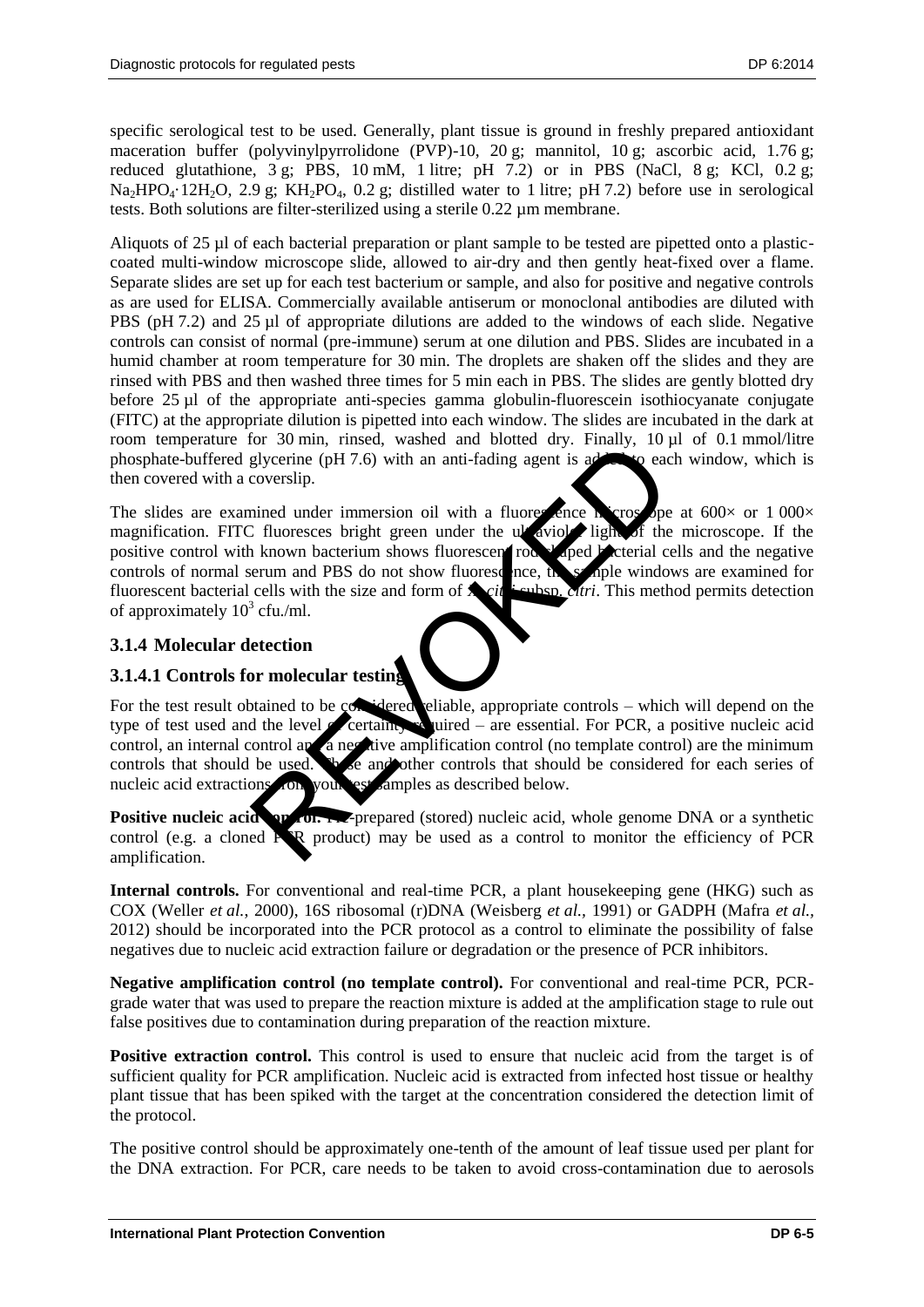from the positive control or from positive samples. If required, the positive control used in the laboratory should be sequenced so that the sequence can be readily compared with sequences obtained from PCR amplicons of the correct size. Alternatively, synthetic positive controls can be made with a known sequence, which, again, can be compared to PCR amplicons of the correct size.

**Negative extraction control.** This control is used to monitor contamination during nucleic acid extraction and cross-reaction with the host tissue. The control comprises of nucleic acid that is extracted from uninfected host tissue and subsequently amplified. Multiple controls are recommended when large numbers of positive samples are tested.

## <span id="page-5-0"></span>**3.1.4.2 DNA extraction from infected citrus tissue**

DNA extraction from infected citrus tissue was originally performed by Hartung *et al.* (1993) with a hexadecyltrimethylammonium bromide (CTAB) protocol, but there are commercial methods and an isopropanol protocol (not requiring phenol) that have been extensively evaluated (Llop *et al.*, 1999). DNA has also been successfully extracted from citrus tissue using commercial DNA extraction kits (e.g. Promega Wizard Genomic DNA Purification Kit) (Coletta-Filho *et al.,* 2006).

In the isopropanol protocol, lesions or plant material suspected to be infected are cut into small pieces, covered with PBS and shaken in a rotary shaker for 20 min at room temperature. The supernatant is filtered (to remove plant material) and then centrifuged at  $1000 \text{ g}$  for 20 min. The pellet is resuspended in 1 ml PBS: 500 µl is saved for further analysis or for direct isolation on agar plates, and 500  $\mu$ l is centrifuged at 10 000 *g* for 10 min. The pellet is resuspended in 500  $\mu$ l extraction buffer (200 mM Tris-HCl, pH 7.5; 250 mM NaCl; 25 mM ethyl nedix anetet aacetic (EDTA); 0.5% sodium dodecyl sulphate (SDS); 2% PVP), vortexed and left  $f_1$  h at  $\sim$  m temperature with continuous shaking. The suspension is then centrifuged at 5 000 **g**  $\circ$  **fter** which 450 µl of the supernatant is transferred to a new tube and mixed with  $450$  **b** isopanol. The suspension is mixed gently and left for 1 h at room temperature. Precipitation an be in proved by the use of Pellet Paint co-precipitant (Cubero *et al.*, 2001). The suspension is cultiplying at 13 000 *g* for 10 min, the supernatant is discarded, and the pellet is dried. The pellet is resuspected in 100  $\mu$ l water. A 5  $\mu$ l sample is used in a 50 µl PCR. rotocol, lesions or plant material suspected to be informed and<br>
mat material) and then centrifuged at 40 or g for 20<br>
PBS: 500 µl is saved for further analysis for dire is satio<br>
d at 10 000 g for 10 min. The pellet is e

## <span id="page-5-1"></span>**3.1.4.3 Conventional PCR**

Several primer pairs are available or diagnosis of *X. citri* subsp. *citri*. Hartung *et al.* (1993) primers 2 and 3 target a *BamHI* restriction fragment length polymorphic DNA fragment specific to *X. citri* subsp. *citri* and are the most frequently used in assays on plant material because of their good specificity and sensitivity approximately  $10^2$  c.f.u/ml). Primers *J-pth1* and *J-pth2* target a 197 base pair (bp) fragment of the nuclear localization signal in the virulence gene *pthA* in *Xanthomonas* strains that cause citrus canker symptoms. These strains include *X. citri* subsp. *citri*, *X. fuscans* subsp. *aurantifolii* and the atypical *X. citri* subsp. *citri* strains  $A^*$  and  $A^w$  detected in Florida (Cubero and Graham, 2002). The primers are universal, but they have lower sensitivity  $(10^4 \text{ c}$ fu/ml in plant material) than the Hartung *et al.* (1993) primers. However, the Hartung primers do not detect the *X. citri* subsp. *citri* strain  $A^w$  and all  $A^*$  strains or *X. fuscans* subsp. *aurantifolii*. In situations where the presence of atypical *X. citri* subsp. *citri* strains  $A^*$  and  $A^w$  is suspected – for example, where citrus canker symptoms are observed on the hosts *C. aurantiifolia* (Mexican lime) and *C. macrophylla* (Alemow) – both primer sets should be used.

## **PCR protocol of Hartung** *et al.* **(1993)**

The primers are:

2 (Reverse): 5′-CAC GGG TGC AAA AAA TCT-3′

3 (Forward): 5′-TGG TGT CGT CGC TTG TAT-3′.

The PCR mixture is prepared in a sterile tube and consists of PCR buffer (50 mM Tris-HCl, pH 9; 20 mM NaCl; 1% Triton X-100; 0.1% gelatin; 3 mM MgCl<sub>2</sub>), 1  $\mu$ M each primer 2 and 3, 0.2 mM each deoxynucleotide triphosphate (dNTP) and 1.25 U Taq DNA polymerase. Extracted DNA sample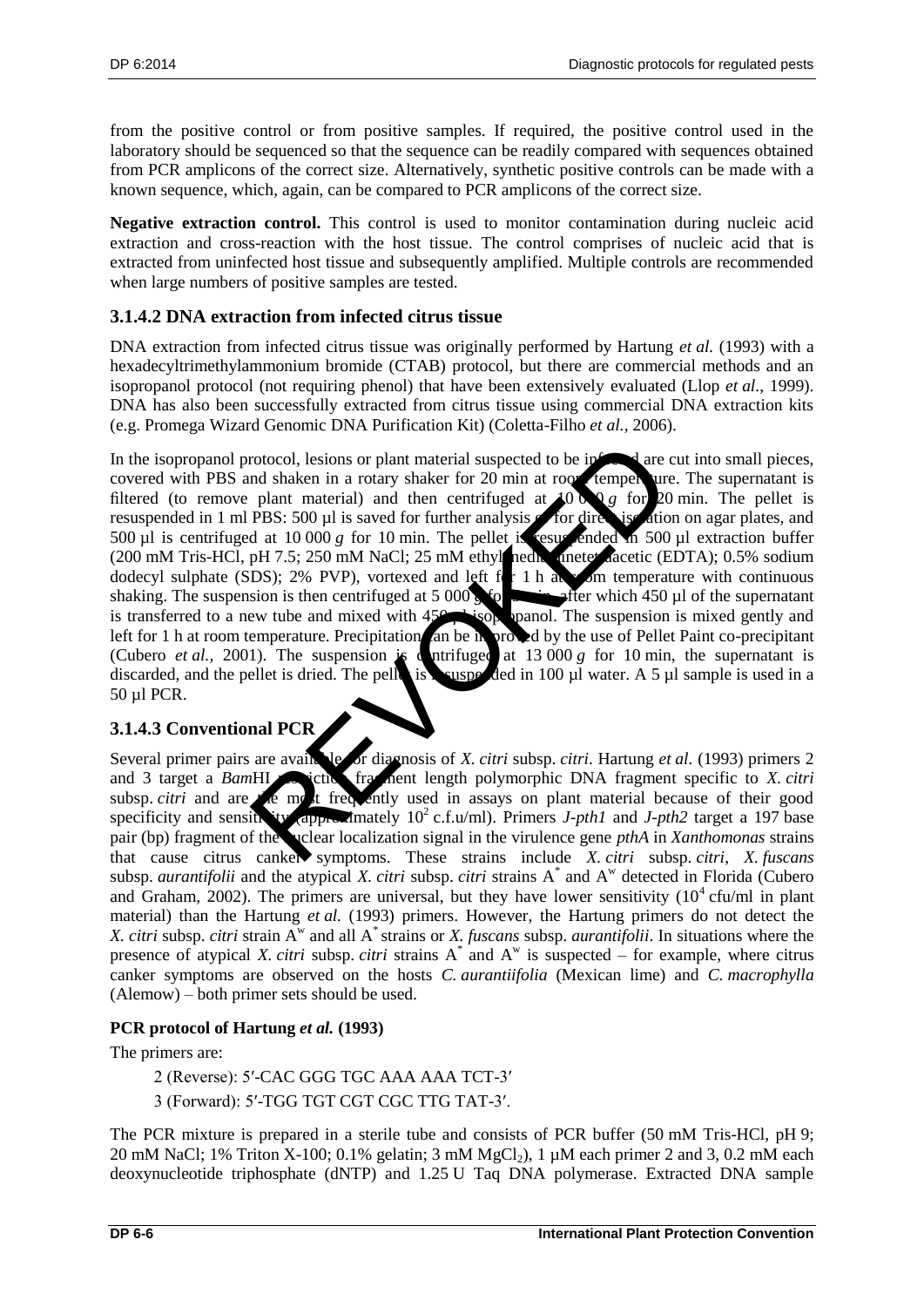volume of 5 ul is added to 45 ul of the PCR mixture to give a total of 50 ul per reaction. The reaction conditions are an initial denaturation step of 95 °C for 2 min followed by 35 cycles of 95 °C for 60 s, 58 ºC for 70 s and 72 ºC for 75 s, and a final elongation step of 72 ºC for 10 min. The amplicon size is 222 bp.

## **PCR protocol of Cubero and Graham (2002)**

The primers are:

*J-pth1* (Forward): 5′-CTT CAA CTC AAA CGCC GGA C-3′ *J-pth2* (Reverse): 5′-CAT CGC GCT GTT CGG GAG-3′.

The PCR mixture is prepared in a sterile tube and consists of  $1 \times$  Taq buffer, 3 mM MgCl<sub>2</sub>, 1  $\mu$ M each primer *J-pth1* and *J-pth2*, 0.2 mM each dNTP and 1 U Taq DNA polymerase. Extracted DNA sample volume of 2.5 µl is added to 22.5 µl of the PCR mixture to give a total of 25 µl per reaction. The reaction conditions are an initial denaturation step of 94 ºC for 5 min followed by 40 cycles of 93 ºC for 30 s, 58 °C for 30 s and 72 °C for 45 s, and a final elongation step of 72 °C for 10 min. The amplicon size is 198 bp.

Nested PCR, immunocapture and colorimetric detection of nested PCR products for direct and sensitive detection of *X. citri* subsp. *citri* in plants have also been developed Hartung *et al.*,1993). A review of the comparative sensitivity of the different protocols and primers in pure culture and fruit extracts has been reported (Golmohammadi *et al*., 2007).

## <span id="page-6-0"></span>**3.1.4.4 Real-time PCR**

After obtaining DNA from plant material by using the rotocol previously described by Llop *et al.* (1999), the pellet is resuspended in 100  $\mu$ l sterile ultrapure water and stored at –20 °C until use.

A set of primers, *J-pth3* (5'-ACC GTC CCC TAC TTC AAC TCA A-3') and *J-pth4* (5'-CGC ACC TCG AAC GAT TGC-3'), and the corresponding Ta<sub>t</sub>Man probe (*J-Taqpth2*) (5'-ATG CGC CCA GCC CAA CGC-3') labelled at the 5' end with 6-carboxyfluorescein (FAM) and at the 3' end with tetramethylrhodamine were designed based in sequences of the *pth* gene, a major virulence gene used in other studies specifically to detect *X. sith* subsp. *citri* strains (Cubero and Graham, 2005). These strains include *X. citri* subsp. *citri*, *X. fuscans* subsp. *aurantifolii* and the atypical *X. citri* subsp. *citri* strains  $A^*$  and  $A^w$  detected in Florida. mocapture and colorimetric detection of nested<br>
For X. citri subsp. citri in plants have also been detectored Handrive sensitivity of the different protocols and viners<br>
orted (Golmohammadi *et al.*, 2007).<br>
PCR<br>
A from p

Real-time PCR is carried out by a ding 2 µl template DNA to a reaction mixture containing 12.5 µl QuantiMix Easy Kit, which comprises QuantiMix Easy Master Mix and MgCl<sub>2</sub> (50 mM), 1 µl of 10 µM forward primer (*J-RTpth3*), 1 µl of 10 µM reverse primer (*J-RTpth4*) and 0.5 µl of 10 µM TaqMan probe (*J-Taqpth2*) and made up to a final reaction volume of 25 µl with sterile distilled water. The protocol for real-time PCR has been developed using an ABI PRISM 7000 Sequence Detection System. Other equipment has provided similar results (María Lopez, pers. comm., 2013). Amplification conditions for primers and probes are an initial activation step of 15 min at 95 °C followed by 40 cycles of 15 s at 95 °C and 1 min at 60 °C. A complete real-time PCR kit based on this protocol and including master mix and enzyme is available from Plant Print Diagnostics [\(http://www.plantprint.net\)](http://www.plantprint.net/).

The real-time PCR provides similar specificity to the *pth* gene primers used in the conventional PCR method (Cubero and Graham, 2002, 2005) and enables reliable detection of approximately 10 cfu of *X. citri* subsp. *citri* from diseased leaf lesions and from a dilution of cultured cells (Mavrodieva *et al.*, 2004). This method has recently been compared with standard and nested PCR (Golmohammadi *et al.*, 2007) and the sensitivity of detection of *X. citri* subsp. *citri* in fruit lesions was reported to be 10 cfu/ml.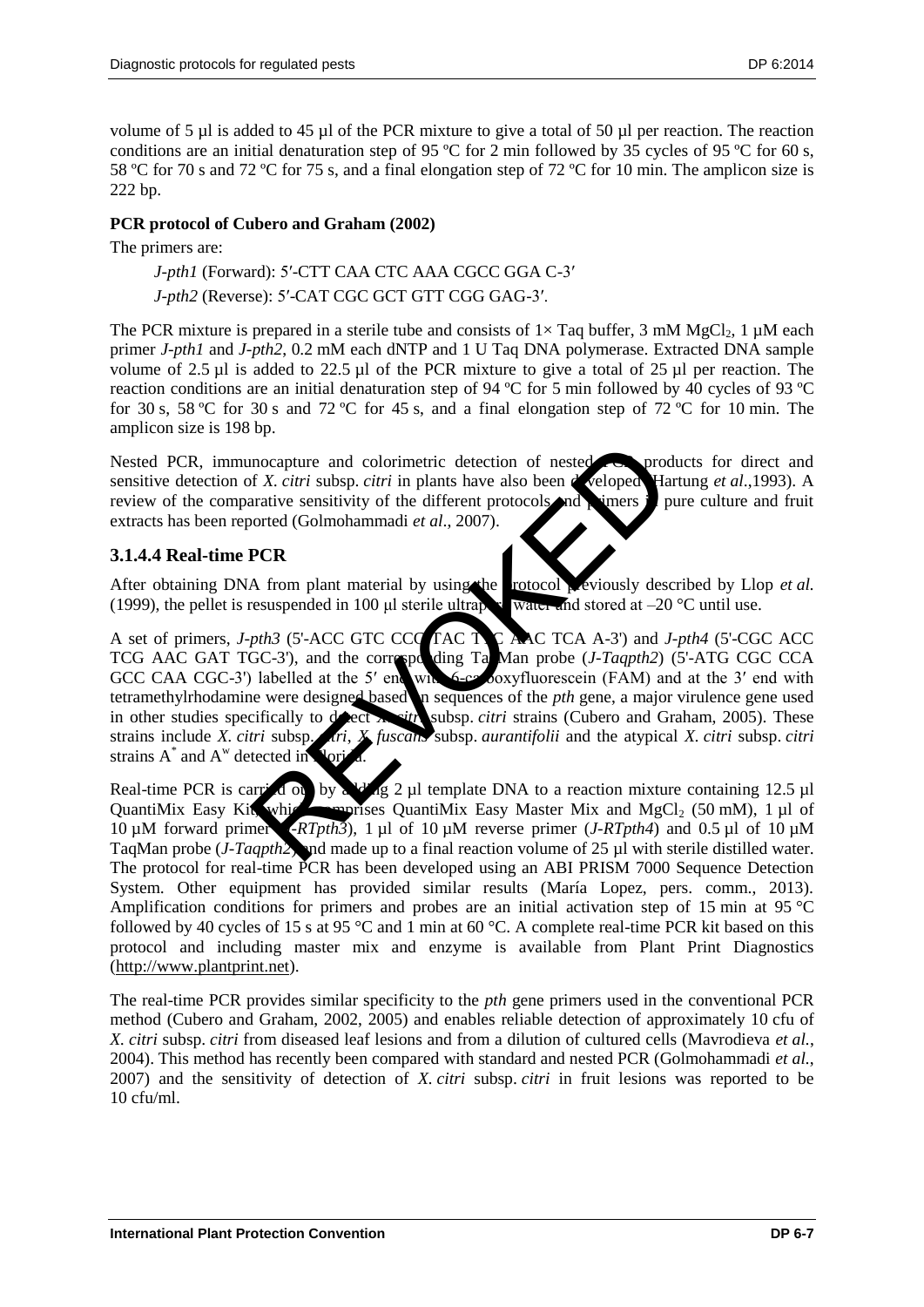## <span id="page-7-0"></span>**3.1.5 Interpretation of results from conventional and real-time PCR**

## **Conventional PCR**

The pathogen-specific PCR will be considered valid only if the below criteria are met:

- the positive control produces the correct size amplicon for the bacterium
- no amplicons of the correct size for the bacterium are produced in the negative extraction control and the negative amplification control.

If 16S rDNA internal control primers are also used, then the negative (healthy plant tissue) control (if used), positive control, and each of the test samples will produce an approximately 1.6 kilobase (kb) band (amplicon size will depend on which 16S rDNA primers are used (Weisberg *et al.*, 1991)). Note that synthetic and plasmid positive controls will not produce a 1.6 kb band. Failure of the samples to amplify with the internal control primers suggests, for example, that the DNA extraction has failed, the nucleic acid has not been included in the reaction mixture, compounds inhibitory to PCR are present in the DNA extract, or the DNA has degraded.

A sample will be considered positive if it produces an amplicon of the correct size.

## **Real-time PCR**

The real-time PCR will be considered valid only if the below criteria  $\mathbf{r}_i$  e met:

- the positive control produces an amplification curve with the pathogen-specific primers
- no amplification curve is seen (i.e. cycle threshold  $\mathcal{L}$ t) value is 40) with the negative extraction control and the negative amplification control.

If the COX internal control primers are also used, then the negative control (if used), positive control, and each of the test samples must produce an appendixies curve. Failure of the samples to produce an amplification curve with the internal control **primers** suggests, for example, that the DNA extraction has failed, the DNA has not been included in the reactor mixture, compounds inhibitory to PCR are present in the DNA extract, or the DNAhas deg Figure 1.1 produces an amplification of the context size<br>
will be considered valid only if the below criteria.<br>
will be considered valid only if the below criteria.<br>
control produces an amplification curve will be pathed i

A sample will be considered positive if produces a typical amplification curve. The cycle cut-off value needs to be verified in each laboratory are implementing the test for the first time.

## <span id="page-7-1"></span>**3.1.6 Detection by bioassa**

## <span id="page-7-2"></span>**3.1.6.1 Inoculation** est in leaf

In this test, citrus leaf the susceptible to *X. citri* subsp. *citri* is inoculated with diseased sample extracts and incubated under appropriate conditions for bacterial multiplication and development of incipient pustules of the disease.

The procedure for this bioassay begins by sterilizing ELISA plates for 15 min in a microwave oven and adding to their wells 200 µl of 1.5% agar in sterile water in a laminar flow chamber at room temperature. Young citrus leaves from *Citrus paradisi* var. Duncan (grapefruit) or other susceptible hosts, for example, *Citrus aurantifolia* (Mexican lime) or *Poncirus trifoliata* (trifoliate orange), are surface-disinfected for 1 min with 1% NAClO. The leaves should be fully expanded but not mature and hard. The leaves are rinsed three times with sterile distilled water and then surface-dried in a laminar flow chamber at room temperature. The leaf discs, obtained with a hole punch (disinfected with 95% ethanol), are placed adaxial surface down on the water agar in each well. Fifty microlitres of macerated citrus canker lesions (four replicate wells for each plant sample) are added.

An *X. citri* subsp. *citri* suspension of  $10^5$  cfu/ml is used as a positive control and sterile saline as a negative control (four replicates each). Plates are sealed (e.g. Parafilm), achieving a relative humidity of almost 100%, and incubated at 28 ºC for 12 days under constant light, with progress checked regularly. The formation of incipient whitish pustules in each of the leaf discs is evaluated from the third day using stereoscopic microscopy and isolation techniques for *X. citri* subsp. *citri* as described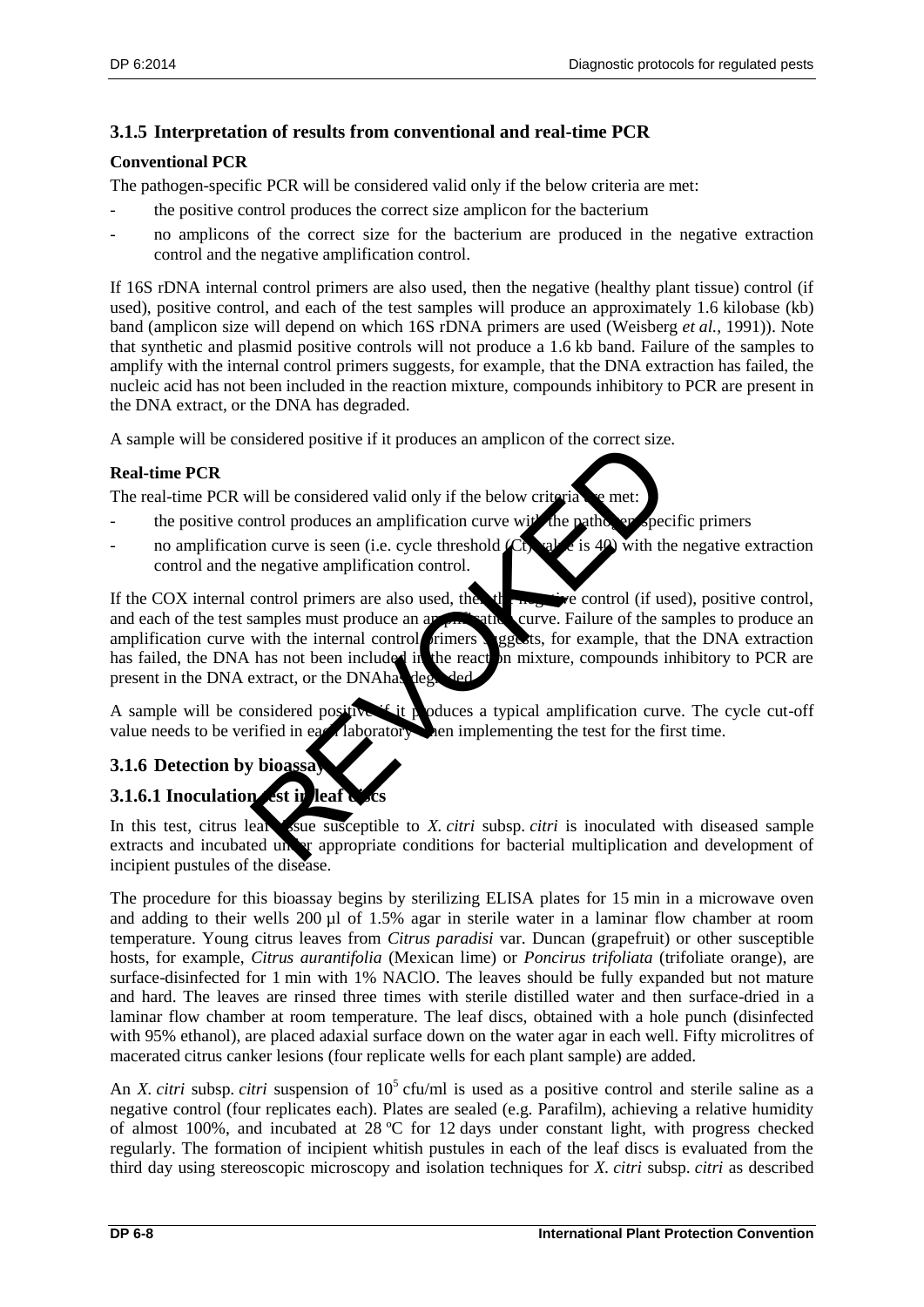in section 3.1.2. The symptomless discs can be further analysed for the presence of living bacteria by isolation onto semi-selective media (Verdier *et al*., 2008). After 12 days, if *X. citri* subsp. *citri* is present, the bacterial cells have multiplied on the plant tissue and can be isolated onto media in higher numbers. This bioassay is a very specific and sensitive  $(10^2 \text{ cfu/ml})$  diagnostic method (Verdier *et al.*, 2008).

## <span id="page-8-0"></span>**3.1.6.2 Detached leaf enrichment**

*X. citri* subsp. *citri* can also be selectively enriched in wounded detached leaves of *C. paradisi* var. Duncan (grapefruit) or other highly susceptible hosts, for example, *C. aurantifolia* (Mexican lime) or *P. trifoliata* (trifoliate orange). Young terminal leaves from glasshouse-grown plants are washed for 10 min in running tap water, surface-disinfected in 1% NAClO for 1 min, and aseptically rinsed thoroughly with sterile distilled water. The lower surface of each leaf is aseptically wounded by puncturing it with a needle or by making small cuts with a scalpel, and the whole leaves are placed onto 1% agar in sterile water in the wells of ELISA plates with their lower surface up. Droplets of 10– 20 µl of macerated citrus canker lesions are added to the wounds. Positive and negative controls as for the leaf disc bioassay are used. After  $4-12$  days at  $25^{\circ}$ C in a lighted incubator, pustule development is evaluated and *X. citri* subsp. *citri* can be isolated from either the pustules or the symptomless wounded leaf tissue as described above (EPPO, 1998).

## <span id="page-8-1"></span>**3.2 Detection in asymptomatic plants**

Detection of *X. citri* subsp. *citri* in asymptomatic plants can be achieved by isolation and enrichment on semi-selective media (see below), serological techniques ( $\sum$  section 3.1.3)) and molecular testing (section 3.1.4).

Isolation of *X. citri* subsp. *citri* from asymptomatic plants on semi-selective media can be achieved by washing the leaf or fruit samples in peptone differ, concentrating the supernatant, and then plating onto the media (Verdier *et al.*, 2008). Ten learning or one fruit constitute a sample.

Samples are shaken for 20 min at room temperature in 50 ml peptone buffer (NaCl, 8.5 g; peptone, 1 g; Tween 20, 250 µl; distilled water, 1 litre;  $p\overline{H}$  7.2). For bulked samples, 100 leaves in 200 ml peptone buffer can be used. Individual **fruits** are shaken for 20 min at room temperature in sterile bags containing  $50$  ml peptone buff

The suspension is then contrifuged at  $600 \text{ g}$  for 20 min. The supernatant is decanted and the pellet resuspended in 10 ml of 0.5% saline. Aliquots (100  $\mu$ l) of 1:100 and 1:1000 dilutions of each suspension are streaked in the onto XOS semi-selective medium (sucrose, 20 g; peptone, 2 g; monosodium glutamate,  $\epsilon$ , Ca(NO<sub>3</sub>)<sub>2</sub>, 0.3 g; K<sub>2</sub>HPO<sub>4</sub>, 2 g; EDTA-Fe, 1 mg; cycloheximide, 100 mg; cephalexine, 20 mg; kasugamycine, 20 mg; methyl violet 2B, 0.3 mg; Bacto Agar, 17 g; distilled water, 1 litre; pH 7.0) (Monier, 1992). After incubation at 28 °C for 5–6 days, growth as well as colony type and morphology are evaluated (section 3.1.2). *i* subsp. citri can be isolated from either the pustules or the sy<br>ed above (EPPO, 1998).<br> **asymptomatic plants**<br>
subsp. citri in asymptomatic plants<br>
subsp. citri from asymptomatic plants<br>
function of the subspective me

## <span id="page-8-2"></span>**4. Identification**

Identification of presumptive *X. citri* subsp. *citri* colonies should be verified by several techniques because other species of *Xanthomonas*, such as *X. fuscans* subsp. *aurantifolii* and *X. alfalfae* subsp. *citrumelonis*, can be isolated from citrus. Techniques in addition to observing morphological characteristics on nutrient media, include serological testing, molecular testing, bioassay of leaf discs or detached leaves, and pathogenicity testing.

The minimum requirements for identification of a pure culture are a positive result from each of the following three techniques: (1) PCR using two sets of primers (section 4.1); (2) a serological technique (IF, double antibody sandwich (DAS)-ELISA or indirect ELISA sections 4.2, and 4.2.1 and 4.2.2)using specific monoclonal antibodies ; and (3) pathogenicity testing by inoculation of citrus hosts to fulfil the requirements of Koch's postulates (sections 4.3 and 3.1.6). Additional tests (sections 4.4 and 4.5) may be done to further characterize the strain present. In all tests, positive and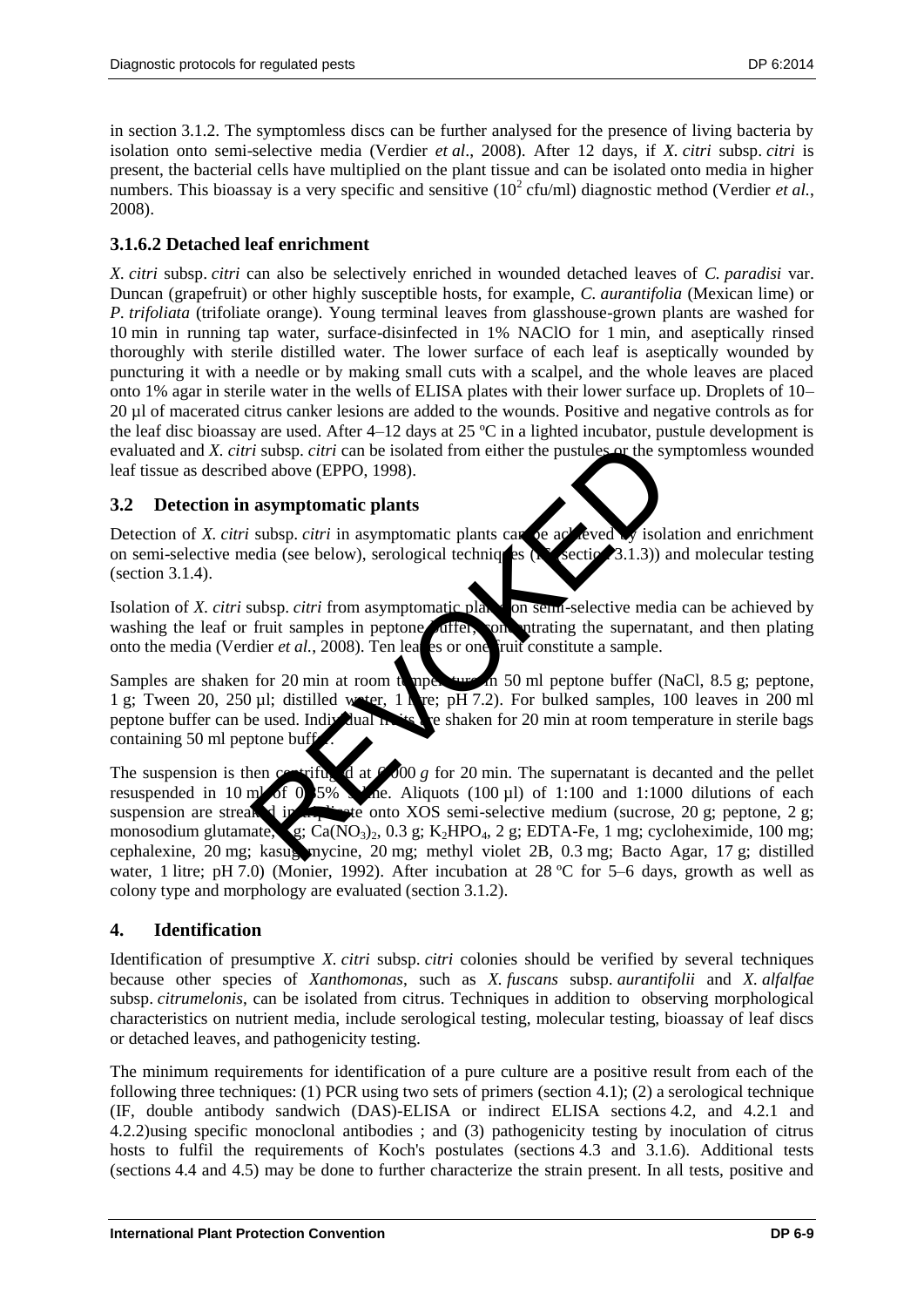negative controls must be included. The recommended techniques are described in the following sections.

The following collections, among others, can provide *X. citri* subsp. *citri* reference strains (the *X. citri*  subsp. *citri* isolates recommended for use as positive controls are given):

- NCPPB 3234 from National Collection of Plant Pathogenic Bacteria, Central Science Laboratory, York, United Kingdom
- CFPB 2911 from Collection Française de Bactéries Phytopathogènes, INRA Station Phytobactériologie, Angers, France (this is a *X. citri* subsp. *citri* A\* strain)
- ICMP 24 from International Collection of Microorganisms from Plants, Landcare Research (Manaaki Whenua) New Zealand Ltd, Auckland, New Zealand
- ATTC 49118 from American Type Culture Collection, Manassas, VA, United States
- IBSBF 1594 from Biological Institute Culture Collection of Phytopathogenic Bacteria, Centro Experimental Central do Instituto Biológico - Laboratório de Bacteriologia Vegetal, Campinas, Brazil.

The authenticity of the strains can be guaranteed only if obtained directly from the culture collections.

## <span id="page-9-0"></span>**4.1 PCR methods**

It is recommended that in addition to the PCR protocol described in section 3.1.4.3, the identification of pure cultures of suspect strains is confirmed by using two different sets of primers. One set should be the *J-pth1*/*J-pth2* or *J-Rxg*/*J-Rxc2* primers (Cubero and Graham 2002) and the other set the Xac01/Xac02 (Coletto-Filho *et al.,* 2005) or XACF/XACR primers (Park *et al.*, 2006) (Table 1). This is because of the findings that most published prime **pairs and pairs lack specificity** (Delcourt *et al.*, 2013). Identification can be further confirmed by sequencing the resulting PCR amplicons and comparing their sequences with those of *X. citri* sub *p. citri* vanime deposited in the National Center for Biotechnology Information (NCBI) GenBank latabase. the strains can be guaranteed only if obtained directles on the<br>
ds<br>
that in addition to the PCR protocol descreted in section and<br>
uspect strains is confirmed by using two lift ent sets of princ<br>
2 or *J-RxglJ-Rxc2* prim

**PCR protocol of Cubero and Graham (2002)** developed PCR primers for the internal transcribed spacer (ITS) regions of 16S and 25. DN s specific to *X. citri* subsp. *citri*. Variation in the ITS spacer (ITS) regions of 16S and 23S DNAs specific to *X. citri* subsp. *citri*. Variation in the ITS sequences allowed the design **of** specific primers for *X. citri* subsp. *citri* and these primers detect the atypical strains  $A^*$  and  $A^w$  ( $C$  bero and Graham, 2002). The primers are:

*J-Rxg:* 5'-GCGTTGAGGC GACACATG-3' *J-RXc2:* 5'-CAAGTTGCCTCAGAGCTATC-3'.

PCR is carried out in  $\sum$  ul reaction mixtures containing 1× Taq buffer, 1.5 mM MgCl<sub>2</sub>, 0.04  $\mu$ M primer *J-RXg*, 0.04 μM primer *J-RXc2*, 0.2 mM each dNTP and 1 U Taq DNA polymerase. The PCR amplification conditions are the same as those used with the *pthA* primers described in section 3.1.4.3.

**PCR protocol of Coletta-Fiho** *et al.* **(2006)** developed primers based on the *rpf* gene cluster. The primers are:

Xac01: 5′-CGCCATCCCCACCACCACCACGAC-3′

Xac02: 5′-AACCGCTCAATGCCATCCACTTCA-3′.

PCR is carried out in 25 μl reaction mixtures containing  $1 \times$  Taq buffer, 2.0 mM MgCl<sub>2</sub>, 0.36 μM each primer, 0.25 mM each dNTP and 1 U Taq DNA polymerase. The PCR amplification conditions are an initial denaturation step of 94 ºC for 3 min followed by 36 cycles of 94 ºC for 45 s, 60 ºC for 45 s and 72 °C for 45 s, and a final elongation step of 72 °C for 5 min. The amplicon size is 582 bp.

**PCR protocol of Park** *et al.* **(2006)** developed primers based on the *hrpW* gene sequences. The primers are:

XACF: 5′- CGTCGCAATACGATTGGAAC-3′ XACR: 5′- CGGAGGCATTGTCGAAGGAA-3′.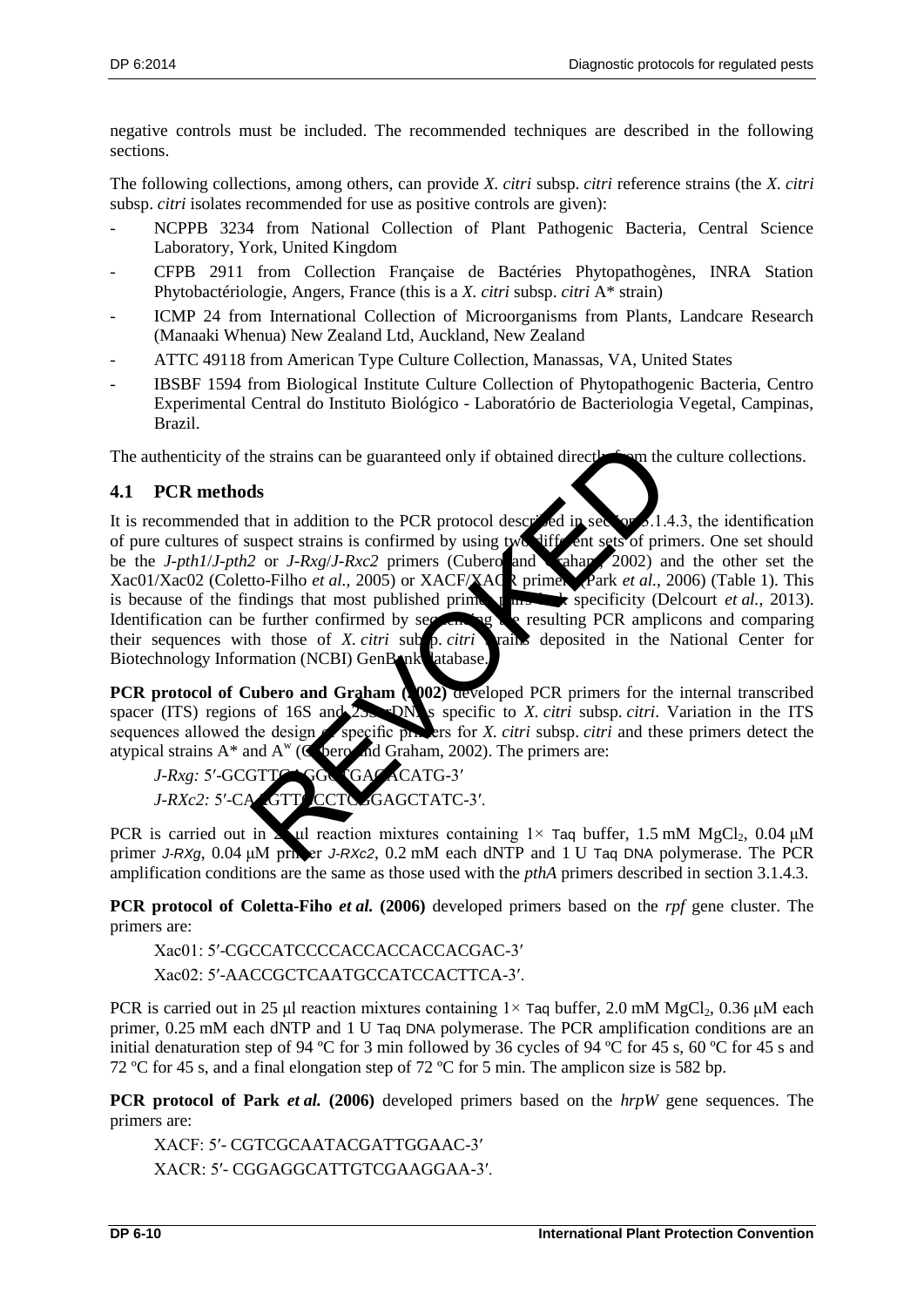PCR is carried out in 25 μl reaction mixtures containing  $1\times$  Taq buffer, 1.5 mM MgCl<sub>2</sub>, 0.10 μM each primer, 0.25 mM each dNTP, 0.01% gelatin and 2 U Taq DNA polymerase. The PCR amplification conditions are an initial denaturation step of 94 ºC for 5 min followed by 30 cycles of 94 ºC for 15 s, 60 ºC for 30 s and 72 ºC for 30 s, and a final elongation step of 72 ºC for 7 min. The amplicon size is 561 bp.

**Table 1.** Summary of PCR methods described in this diagnostic protocol.

Specificity data are taken from Delcourt *et al.* (2013). \* Non-specific detection refers to the percentage of pathogenic xanthomonads and saprophytes that tested positive. \*\* Did not test positive with saprophytic strains.

| <b>Primer pair</b> | <b>Reference</b>               | <b>Amplicon</b><br>size (bp) | X. citri subsp.<br>citri strain<br>detection                           | <b>Non-specific</b><br>detection<br>$(%)^*$ | <b>Limits of</b><br>detection in<br>plant material                                                                                                                                                                                                                                                                                                                                                                                                                                                                                                                                                                                                                                      |
|--------------------|--------------------------------|------------------------------|------------------------------------------------------------------------|---------------------------------------------|-----------------------------------------------------------------------------------------------------------------------------------------------------------------------------------------------------------------------------------------------------------------------------------------------------------------------------------------------------------------------------------------------------------------------------------------------------------------------------------------------------------------------------------------------------------------------------------------------------------------------------------------------------------------------------------------|
| 2/3                | Hartung et al.<br>(1993)       | 224                          | Does not detect<br>$A^W$ and all $A^*$<br>strains                      | 17                                          | $10^2$ cfu/ml                                                                                                                                                                                                                                                                                                                                                                                                                                                                                                                                                                                                                                                                           |
| J-pth1/J-pth2      | Cubero and<br>Graham<br>(2002) | 198                          | All strains                                                            | 51                                          | $104$ cfu/ml                                                                                                                                                                                                                                                                                                                                                                                                                                                                                                                                                                                                                                                                            |
| J-Rxg/J-Rxc2       | Cubero and<br>Graham<br>(2002) | 179                          | All strains                                                            | 30                                          | $10^4$ cfu/ml                                                                                                                                                                                                                                                                                                                                                                                                                                                                                                                                                                                                                                                                           |
| Xac01/Xac02        | Coletto-Filho<br>et al. (2005) | 582                          | All strains                                                            |                                             | $104$ cfu/ml                                                                                                                                                                                                                                                                                                                                                                                                                                                                                                                                                                                                                                                                            |
| <b>XACF/XACR</b>   | Park et al.<br>(2006)          | 561                          | All strains                                                            |                                             | Not reported                                                                                                                                                                                                                                                                                                                                                                                                                                                                                                                                                                                                                                                                            |
| 4.2                | <b>Serological detection</b>   |                              |                                                                        |                                             |                                                                                                                                                                                                                                                                                                                                                                                                                                                                                                                                                                                                                                                                                         |
|                    |                                |                              | alternative serological tests for the identification of pure cultures. |                                             | It is recommended that in addition to the IF protocol escribed in section 3.1.3, different a<br>should be used for identification of pure cu ture. DAZELISA or Indirect ELISA can also b                                                                                                                                                                                                                                                                                                                                                                                                                                                                                                |
| 4.2.1 DAS-ELISA    |                                |                              |                                                                        |                                             |                                                                                                                                                                                                                                                                                                                                                                                                                                                                                                                                                                                                                                                                                         |
|                    |                                |                              |                                                                        |                                             | For the DAS-ELISA, microtic $\mathbf{v}$ are and coated with 100 µl/well carbonate coating buffer<br>1.59 g; NaHCO <sub>3</sub> , 2.93 g Na $V_3$ , $V_2$ astilled water, 1 litre; pH 9.6) containing appropriatel<br>anti-X. citri subsp. city imposition (IgG) and incubated overnight at 4 °C. After wa<br>plates three times with $P$ S-Tween (NaCl, 8 g; KH <sub>2</sub> PO <sub>4</sub> , 0.2 g; Na <sub>2</sub> HPO <sub>4</sub> .12H <sub>2</sub> O, 2.9 g; K<br>$\text{NaN}_3$ , 0.2 g; Tween 20, 0. 5 ml; distilled water, 1 litre; pH 7.4), test sample, negative control<br>plant material) or positive control (reference strain of Y city subsp. city) is added (200 ul/w |

## <span id="page-10-0"></span>**4.2 Serological detection**

It is recommended that in addition to the IF protocol escribed in section 3.1.3, different antibodies should be used for identification of pure cultures. DASE ELISA or Indirect ELISA can also be used as alternative serological tests for the identification of pure cultures.

## <span id="page-10-1"></span>**4.2.1 DAS-ELISA**

For the DAS-ELISA, microtity  $p$  are are coated with 100 µl/well carbonate coating buffer (Na<sub>2</sub>CO<sub>3</sub>, 1.59 g; NaHCO<sub>3</sub>, 2.93 g; Na<sub>N3</sub>, 0.2 g; assilled water, 1 litre; pH 9.6) containing appropriately diluted anti-*X. citri* subsp.  $c$ *i* immunoglobulins (IgG) and incubated overnight at 4 °C. After washing the plates three times with PSS-Tween (NaCl, 8 g; KH<sub>2</sub>PO<sub>4</sub>, 0.2 g; Na<sub>2</sub>HPO<sub>4</sub>·12H<sub>2</sub>O, 2.9 g; KCl, 0.2 g; NaN<sub>3</sub>, 0.2 g; Tween 20, 0. 5 ml; distilled water, 1 litre; pH 7.4), test sample, negative control (healthy plant material) or positive control (reference strain of *X. citri* subsp. *citri*) is added (200 µl/well). The plates are incubated for 2 h at 37 ºC. After washing, anti-*X. citri* subsp. *citri* IgG conjugated with alkaline phosphatase at the appropriate dilution in PBS-Tween is added  $(200 \mu l/well)$  and the plates are incubated for 2 h at 37 °C. After washing, p-nitrophenyl phosphate substrate buffer (1 mg/ml) is added (200 µl/well) and the plates are incubated for 30–60 min at room temperature. The absorbances are measured using a spectrophotometer equipped with a 405 nm filter. The criterion for determination of a sample as positive is two times the optical density (OD) value of the healthy plant material control. The detection limit of DAS-ELISA is  $10^4$ – $10^5$  cfu/ml (Civerolo and Fan, 1982). This method is not recommended for direct detection in plant tissue.

Monoclonal antibodies are available for ELISA, but are advised to be used only for identification of pure cultures because of their low sensitivity of detection in plant tissue. Commercial kits for detection of *X. citri* subsp. *citri* by ELISA are available (e.g. from Agdia, Inc.). For specificity data, refer to the technical information provided by the manufacturer. Some monoclonal antibodies have been reported to cross-react with *X. axonopodis* pv. *phaseoli*, *X. campestris* pv. *zinnea*, *X. alfalfae subsp. citrumelonis* and *Xanthomonas hortorum* pv. *pelargonii*; however, these pathovars are unlikely to be present on citrus.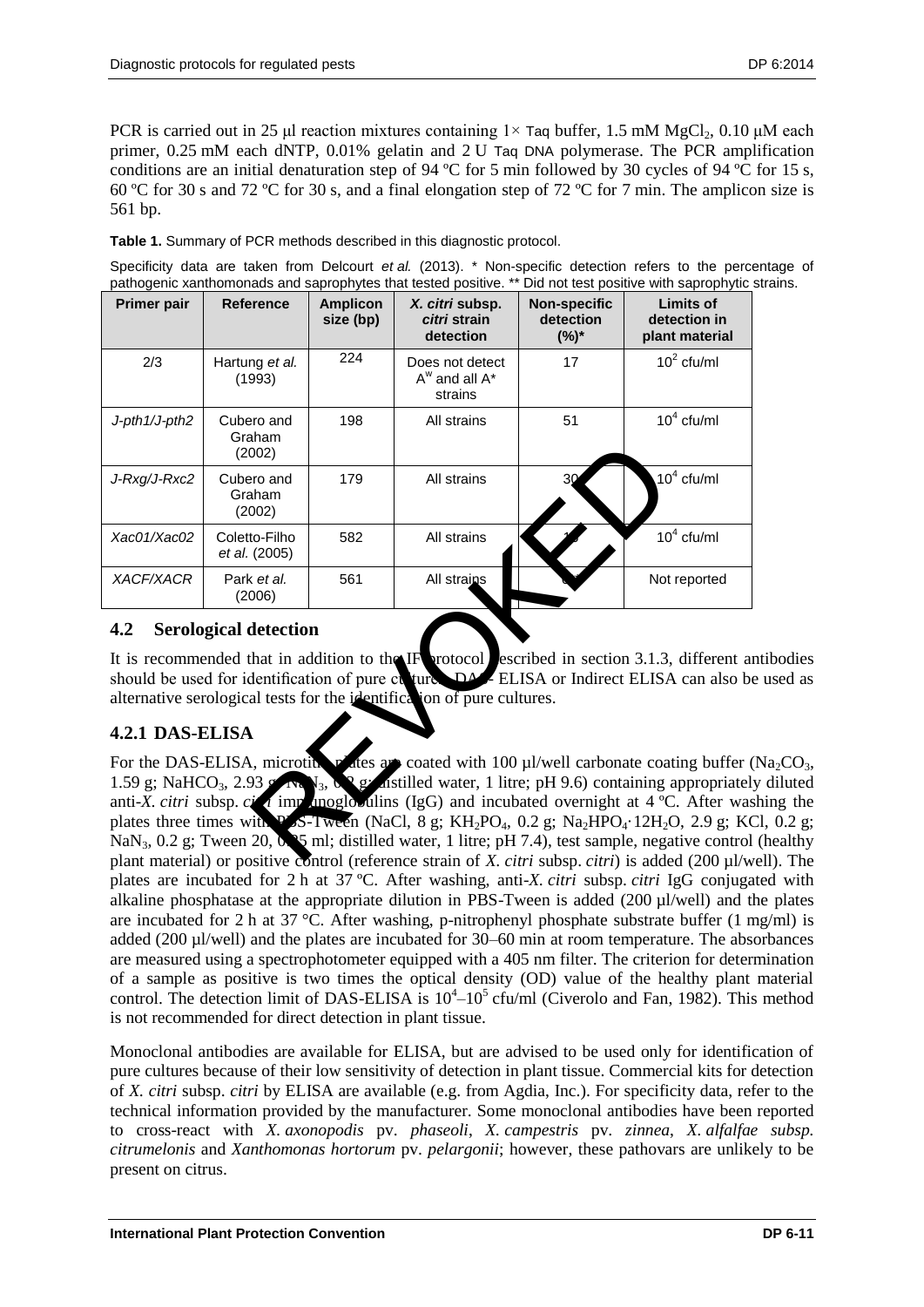## <span id="page-11-0"></span>**4.2.2 Indirect ELISA**

Indirect ELISA with monoclonal antibodies described by Alvarez *et al.* (1991) can be used for culture identification. ELISA kits containing all the necessary components for the identification of *X. citri*  subsp. *citri* are available commercially (e.g. from Agdia, Inc.). In theory, all *X. citri* subsp. *citri* strains can be identified, but it has been reported that some phenotypically distinct strains isolated in South-West Asia do not react with the available monoclonal antibodies (Vernière *et al.*, 1998).

Pure culture suspensions are centrifuged at approximately 10 000 *g* for 2 min and the supernatant is discarded. One ml of  $1 \times PBS$  is added and the cells are resuspended by vortexing. The operation is repeated twice more. After the third wash, the cells are resuspended in coating buffer. The bacterial concentration is adjusted spectrophotometrically to  $OD_{600}$  0.01 (approximately  $2.5 \times 10^{7}$  cfu/ml). Aliquots of the samples are loaded onto microtitre plates (two wells per sample, 100 µl/well). A positive control (a reference culture or sample provided by the manufacturer) and negative buffer control with another bacterium should be included. The plates are incubated overnight at 37 °C until they are dry. Blocking solution (5% non-fat dried milk powder in PBS) is added (200 µl/well). The plates are incubated for 30 min at room temperature and then washed twice with  $1 \times$  PBS-Tween. Primary antibody at the appropriate dilution in 2.5% dried milk powder in PBS-Tween is added (100 µl/well). The plates are incubated for 1 h at room temperature and then washed five times with  $1\times$ PBS-Tween. Enzyme conjugate at the appropriate dilution in 2.5% ried milk powder in PBS-Tween is added (100  $\mu$ l/well). The plates are incubated for 1 h at room temperature and then washed five times with  $1 \times$  PBS-Tween. Freshly prepared substrate solution containing 1 mg/ml p-nitrophenyl phosphate in diethanolamine buffer (pH 9.8) is added (100  $\mu$  w. i). The plates are incubated for 30–  $60$  min at room temperature. The OD is measured using a spectrophotometer with a 405 nm filter. Positive samples are determined as for DAS-ELISA. the appropriate dilution in 2.5% dried milk powder in Patea are incubated for 1 h at room temperature are dientified<br>
II). The plates are incubated for 1 h at room temperature are dientified<br>
II). The plates are incubated

## <span id="page-11-1"></span>**4.3 Pathogenicity testing**

*X. citri* subsp. *citri* should be identified by pathogen city on a panel of indicator hosts such as *C. paradisi* var. Duncan (grapefruit), *Chrus sinensi* (Valencia sweet orange) or *C. aurantiifolia* (Mexican lime) for confirmation of the diagnosis

Leaf assays by infiltration with a syringe. In or without needle on susceptible cultivars of *Citrus* hosts allow demonstration of athogenicity of bacterial colonies. Immature leaves that are 50–70% to fully expanded are preferred to the higher level of susceptibility. Lesions develop  $7-14$  days after inoculation of intact payer or detached leaves (Francis *et al.*, 2010; Koizumi, 1971) after incubation at 25 °C is high humidles. With these assays, the eruptive callus-like reaction of *X. citri* subsp. *citri* can readily be distinguished. Bacteria grown in liquid media or colonies from a freshly streaked agar plate are respended in sterile distilled water and the concentration is adjusted to  $10<sup>6</sup>$ 10<sup>8</sup> cfu/ml for inoculation into hosts. A negative and a positive control should always be included. Plants inoculated with the positive control strain should be kept separate from test plants.

## <span id="page-11-2"></span>**4.4 Description and biochemical characteristics**

*X. citri* subsp. *citri* is a Gram-negative, straight, rod-shaped bacterium measuring  $1.5-2.0 \times 0.5 0.75 \mu$ m. It is motile by means of a single polar flagellum. It shares many physiological and biochemical properties with other members of the genus *Xanthomonas*. It is chemoorganotrophic and obligatorily aerobic with an oxidative metabolism of glucose. The yellow pigment is xanthomonadin. Some of the biochemical characteristics that identify *X. citri* subsp. *citri* are listed in Table 2.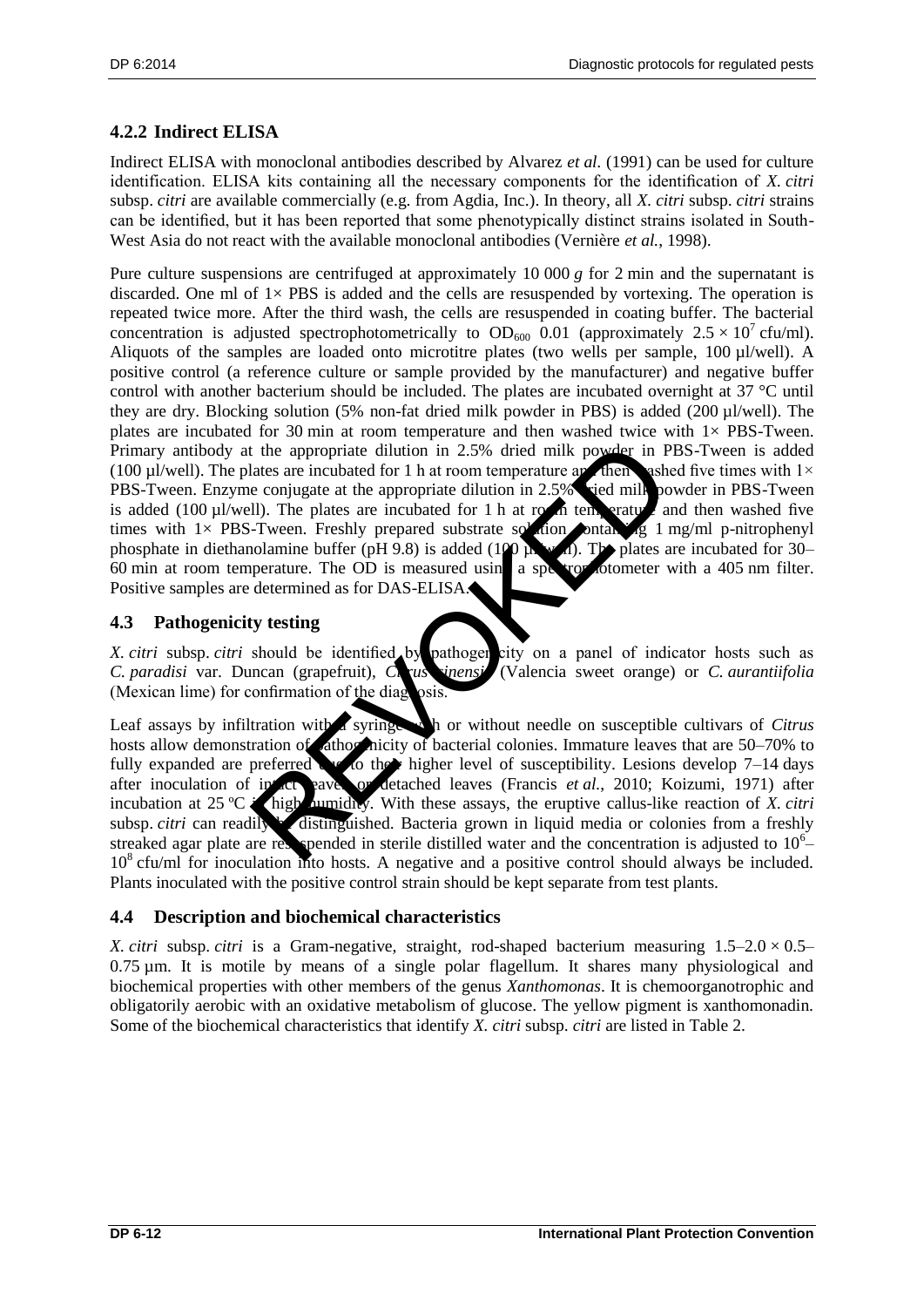**Table 2.** Key biochemical characteristics of *Xanthomonas citri* subsp. *citri* 

| <b>Test</b>                                      | <b>Result</b> |
|--------------------------------------------------|---------------|
| Catalase                                         | $\ddot{}$     |
| Oxidase                                          | - or weak     |
| Nitrate reduction                                |               |
| Hydrolysis of:                                   |               |
| starch                                           | $\ddot{}$     |
| casein                                           | $\ddot{}$     |
| Tween 80                                         | $\ddot{}$     |
| aesculin                                         | $\ddot{}$     |
| Gelatin liquefaction                             | $\ddot{}$     |
| Pectate gel liquefaction                         | $\ddot{}$     |
| Utilization of asparagine                        |               |
| Growth requires:                                 |               |
| methionine                                       | $\ddot{}$     |
| cysteine                                         | $\ddot{}$     |
| 0.02% triphenyl tetrazolium chloride (TTC) (w/v) |               |
| 4.5<br><b>Molecular identification</b>           |               |

<span id="page-12-0"></span>Features of citrus-attacking xanthomonads including *X. citri* subsp. *citri* and the genus *Xanthomonas* as a whole have been characterized at the molecular  $\frac{1}{2}$  to develop quick and accurate methods for reclassification and identification. The procedures include DNA–DNA hybridization (Vauterin *et al.*, 1995), genomic fingerprinting (Hartung *et al.*, 1987; L<sub>zo</sub> *et al.*, 1987), multilocus sequence analysis (Young *et al.*, 2008) and rep-PCR (Cubero and Graham 2002, 2004).

#### <span id="page-12-1"></span>**4.5.1 Multilocus sequence analy**

A multilocus sequence analysis (MLSA) approach has been used for the specific identification of *X. citri* subsp. *citri.* (Almeida *et al.,* 2010; Bui Thi Ngoc *et al.,* 2010; Young *et al.,* 2008). Housekeeping genes are amplified using primers and PCR conditions as described by Almeida *et al.* (2010), Bui Thi Ngoc *t al.*, 2010, and Young *et al.*, (2008). MLSA consists of sequencing multiple loci (typically four to eight housekeeping genes) and comparing these sequences with reference sequences of *Xanthom* as species deposited in nucleotide databases; for example, the Plant Associated Microbes Database (PAMDB) [\(http://genome.ppws.vt.edu/cgi-bin/MLST/home.pl\)](http://genome.ppws.vt.edu/cgi-bin/MLST/home.pl) (Almeida *et al.*, 2010) and the MLVAbank for microbe genotyping [\(https://bioinfo](https://bioinfo-prod.mpl.ird.fr/MLVA_bank/Genotyping/)[prod.mpl.ird.fr/MLVA\\_bank/Genotyping/\)](https://bioinfo-prod.mpl.ird.fr/MLVA_bank/Genotyping/). Trazolium chloride (TTC) (w/v)<br>
Fication<br>
tacking xanthomonads including  $X$  are subspicially and the<br>
in characterized at the molecular less in the to develop quick and the<br>
identification. The proced res in the NA-DNA h

#### **4.5.2 Rep-PCR fingerprinting**

Rep-PCR fingerprinting using primers designed from repetitive extragenic palindromic (REP) elements – enterobacterial repetitive intergenic consensus (ERIC) sequences and the BOX element (Louws *et al*., 1994) – can be used for strain identification and characterization under specific PCR conditions (Cubero and Graham, 2002).

DNA can be extracted from bacterial suspensions (absorbance at 600 nm from 0.2 to 0.5) in a single step with phenol-chloroform-isoamyl alcohol, precipitated in ethanol, and resuspended in ultrapure water. DNA is stored at −20 °C until use. The DNA extraction procedure described in section 3.1.4.2 can also be used.

BOX PCR is carried out in 25 µl reaction mixtures containing  $1 \times$  Taq buffer, 6 mM MgCl<sub>2</sub>, 2.4 µM primer BOX1R (5′-CTACG-GCAAGGCGACGCTGCAG-3′) (Louws *et al.,* 1994), 0.2 mM each dNTP, 2 U Taq DNA polymerase and 5 µl DNA extracted from xanthomonad strains. The reaction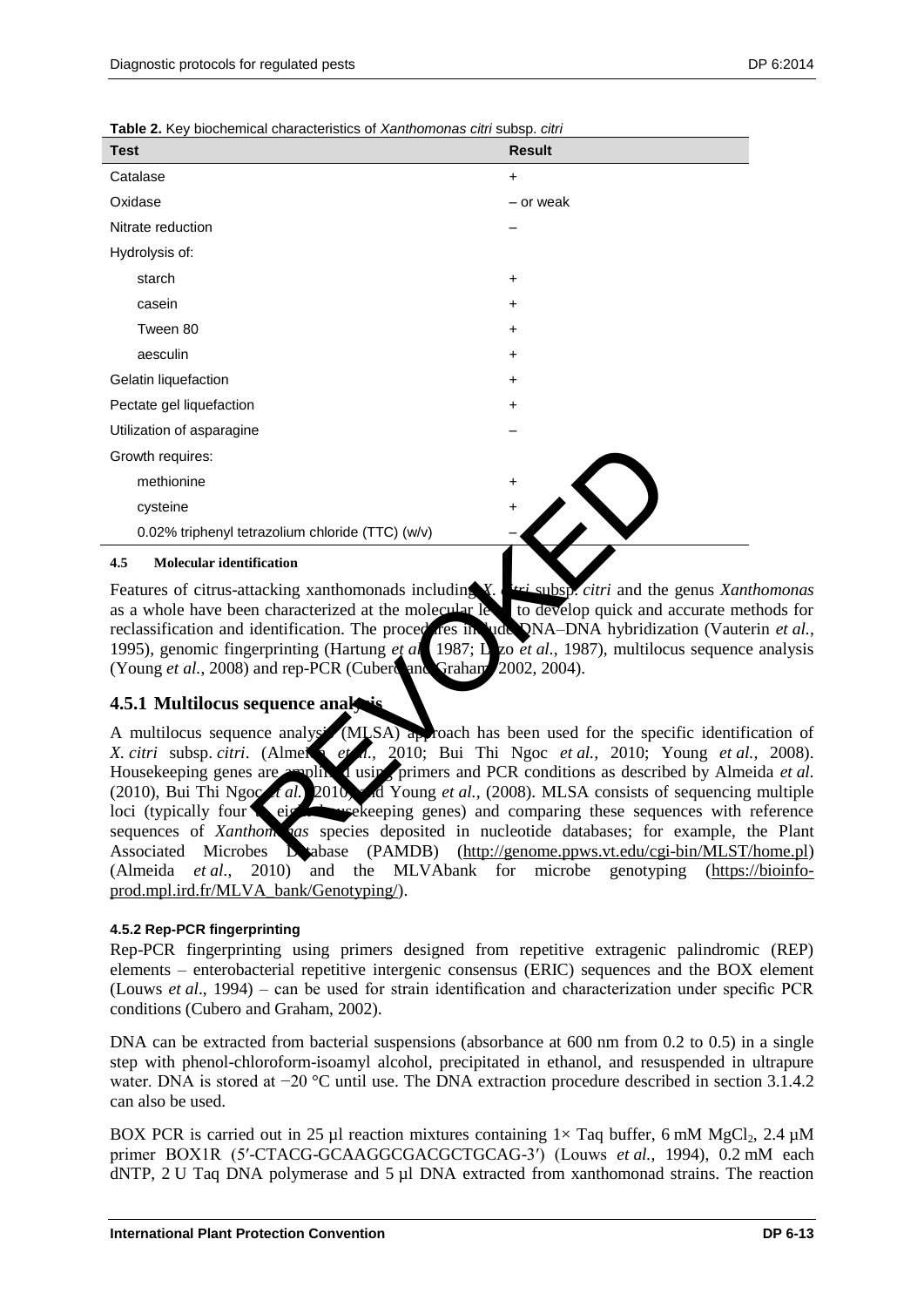conditions are an initial step of 94 °C for 5 min followed by 40 cycles of 94 °C for 30 s, 48 °C for 30 s and 72 °C for 1 min, and a final step of 72 °C for 10 min. PCR products are analysed in 3% agarose gels in 1× Tris-acetate-EDTA (TAE) buffer (40 mmol/litre Tris-acetate; 1 mmol/litre EDTA; pH 8.0) run for 2 h at 110 V and stained with ethidium bromide.

ERIC PCR is carried out in 25 µl reaction mixtures containing  $1 \times$  Taq buffer, 3 mM MgCl<sub>2</sub>, 1.2 µM primer ERIC1R (5′-ATGTAAGCTCCT-GGGGATTCAC-3′) and ERIC2 (5′-AAGTAAGTGACT-GGGGTGAGCG-3′) (Louws *et al*., 1994), 0.2 mM each dNTP, 2 U Taq DNA polymerase and 5 µl DNA extracted from xanthomonad strains. The reaction conditions are the same as for BOX PCR. Visualization of PCR products is as for BOX PCR.

Fingerprints (band patterns) can be compared and analysed for similarity by eye, but patterns can also be transformed into peak patterns and strains compared using a computer software program such as BioNumerics (Applied Maths). Identification should be based on similarity to patterns of control (reference) strains (section 4).

Schemes for detection and identification of *Xanthomonas citri* subsp. *citri* on symptomatic and asymptomatic plant material are shown in figures 5 and 6, respectively.

## <span id="page-13-0"></span>**5. Records**

Records and evidence should be retained as described in section  $2.5$  of ISPM  $4:2006$ .

In instances where other contracting parties may be affected by the results of the diagnosis, retention of the original sample (labelled for traceability) culture(s)  $\sum f \circ f$  pest, preserved or mounted specimens, or test materials (e.g. photograph of gels, ELISA results printout, PCR amplicons) for at least for one year is recommended, especially in cases to non-compliance (ISPM 13:2001, *Guidelines for the notification of non-compliance and energiency action*) and where pests are found for the first time in a country or an area. material are shown in figures 5 and 6, respectively.<br>
The should be retained as described in section 2.5 of K and<br>
the contracting parties may be affected the results of the<br>
presentation (labelled for traceability) cultur

## <span id="page-13-1"></span>**6.** Contact Points for Further Information

- General Direction of Agricultural Services, Bological Laboratories Department, Av. Millán 4703, CP 12900, Montevideo, Uruguay (Enrique F. Verdier; e-mail: [emvermar@adinet.com.uy;](mailto:emvermar@adinet.com.uy) tel.: +598 23043992).
- Centro de Protección Yegotal y Biotecnología, Instituto Valenciano de Investigaciones Agrarias (IVIA), Carretera Moncada-Náquera km 4.5, 46113 Moncada (Valencia), Spain (María M. López; e-mail:  $\frac{1}{2}$   $\frac{1}{2}$   $\frac{1}{2}$   $\frac{1}{2}$   $\frac{1}{2}$   $\frac{1}{2}$   $\frac{1}{2}$   $\frac{1}{2}$   $\frac{1}{2}$   $\frac{1}{2}$   $\frac{1}{2}$   $\frac{1}{2}$   $\frac{1}{2}$   $\frac{1}{2}$   $\frac{1}{2}$   $\frac{1}{2}$   $\frac{1}{2}$   $\frac{1}{2}$   $\frac{1}{2}$   $\frac{1}{2}$   $\frac{1}{$
- Instituto Nacional de Investigación Agraria y Tecnologia Alimentaria, INIA, Ctra de La Coruña km 6, Madrid, Spain (Jaime Cubero; e-mail: [cubero@inia.es;](mailto:cubero@inia.es) tel.: +34 913473900; fax: +34 913572293).

A request for a revision to a diagnostic protocol may be submitted by national plant protection organizations (NPPOs), regional plant protection organizations (RPPOs) or Commission on Phytosanitary Measures (CPM) subsidiary bodies through the IPPC Secretariat [\(ippc@fao.org\)](mailto:ippc@fao.org), which will forward it to the Technical Panel on Diagnostic Protocols (TPDP).

## <span id="page-13-2"></span>**7. Acknowledgements**

The first draft of this protocol was written by Mr E.F. Verdier, General Direction of Agricultural Services, Biological Laboratories Department, Uruguay (see section 6 for details), and revised by Ms R. Lanfranchi, Plant Pests and Disease Laboratory, National Service of Agrifood Health and Quality, SENASA, Av. Ing. Huergo 1001 CP 1107, Buenos Aires, Argentina (Rita Lanfranchi; e-mail: [ritalanfranchi@hotmail.com;](mailto:ritalanfranchi@hotmail.com) tel.: +5411 43621177 int. 118); Mr Ed Civerolo, USDA, United States (e-mail: [emciv@comcast.net\)](mailto:emciv@comcast.net) and Ms M.M. López, IVIA, Spain (see section 6 for details). In addition, Mr J. Cubero, INIA, Spain (see section 6 for details) was significantly involved in the development of this protocol.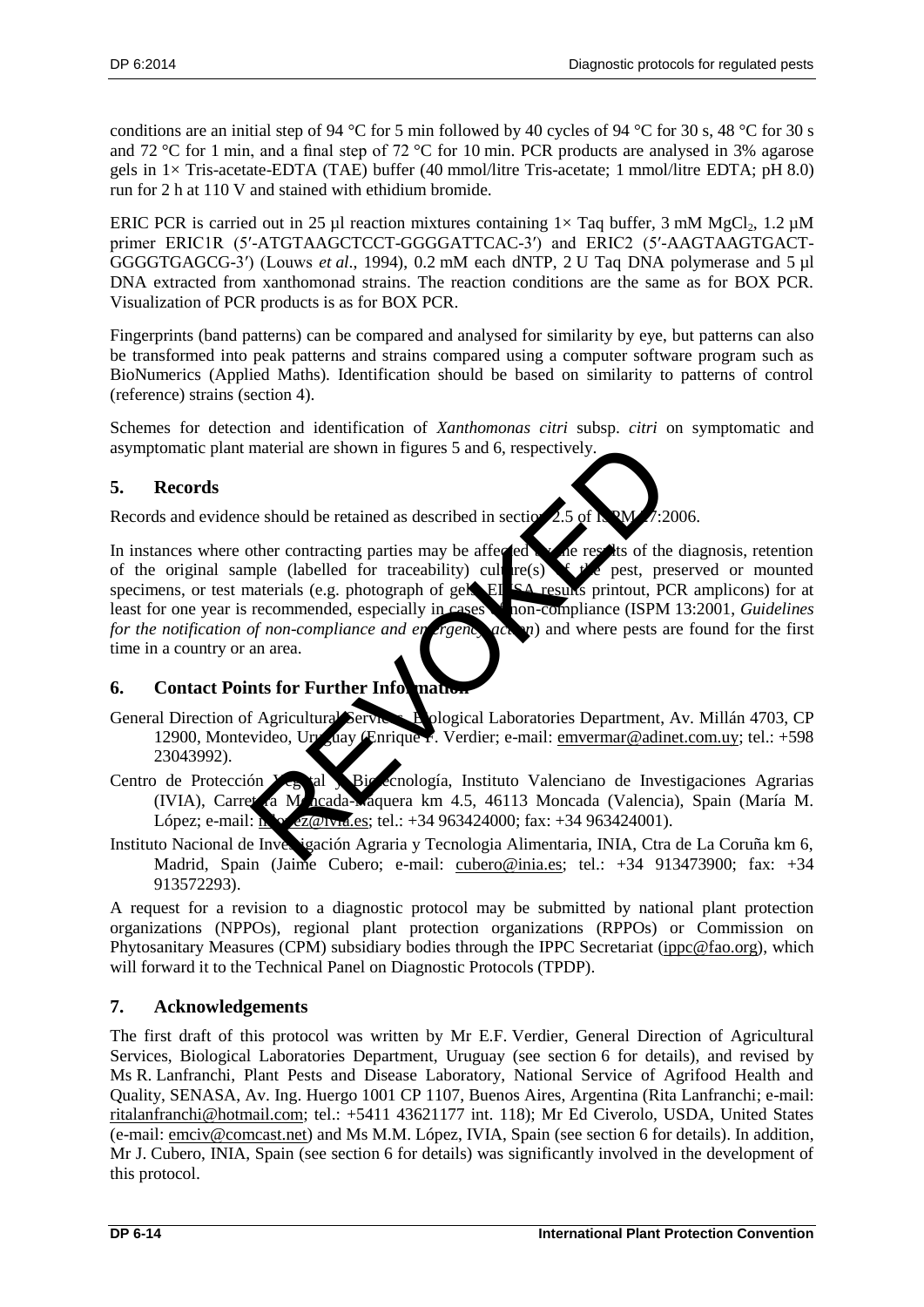#### <span id="page-14-0"></span>**8. References**

- **Almeida, N.F., Yan, S., Cai, R., Clarke, C.R., Morris, C.E., Schaad, N.W., Schuenzel, E.L., Lacy, G.H., Sun, X., Jones, J.B., Castillo, J.A., Bull, C.T., Leman, S., Guttman, D.S., Setubal, J.C. & Vinatzer, B. A.** 2010. PAMDB, a multilocus sequence typing and analysis database and website for plant-associated microbes. *Phytopathology*, 100(3): 208–215.
- **Álvarez, A.M., Benedict, A.A., Mizumoto, C.Y., Pollard, L.W. & Civerolo, E.L.** 1991. Analysis of *Xanthomonas campestris* pv. *citri* and *X.c*. pv. *citrumelo* with monoclonal antibodies. *Phytopathology*, 81: 857–865.
- **Bui Thi Ngoc, L., Vernière, C., Jouen, E., Ah-You, N., Lefeuvre, P., Chiroleu, F., Gagnevin, L. & Pruvost, O.** 2010. Amplified fragment length polymorphism and multilocus sequence analysisbased genotypic relatedness among pathogenic variants of *Xanthomonas citri* pv. *citri* and *Xanthomonas campestris* pv. *bilvae*. *International Journal of Systematic and Evolutionary Microbiology*, 60(3): 515–525.
- **Bull, C.T., De Boer, S.H., Denny, T.P., Firrao, G., Fischer-Le Saux, M., Saddler, G.S., Scortichini, M., Stead, D.E. & Takikawa, Y.** 2010. Comprehensive list of names of plant pathogenic bacteria, 1980–2007. *Journal of Plant Pathology*, 92(3): 551–592.
- **CABI.** 2006. *Crop protection compendium.* Wallingford, UK, CABI.
- Civerolo, E.L. & Fan, F. 1982. *Xanthomonas campestris* pv. citrication and identification by enzyme-linked immunosorbent assay. *Plant Disease*, 66
- **Coletta**‐**Filho, H.D., Takita, M.A., Souza, A.A., Neto, J.R., Destefano, S.A.L., Hartung, J.S. & Machado, M.A.** 2006. Primers based on the rpf gene region provide improved detection of *Xanthomonas axonopodis* pv. *citri* in naturally and artificial infected citrus plants. *Journal of Applied Microbiology*, 100(2): 279–285. cteria, 1980–2007. Journal of Plant Pathology, 92(3)-551–59<br>
rotection compendium. Wallingford, UK, CABI<br>
Tan, F. 1982. Xanthomonas campestris py sith. detection<br>
il immunosorbent assay. Plant Disease, 66-231–236<br>
Takita,
- Cubero, J. & Graham, J.H. 2002. Genetic *clationship* mong worldwide strains of *Xanthomonas* causing canker in citrus species and esign of ew primers for their identification by PCR. *Applied and Environmental Microbiology,* 68: 1257–1264.
- Cubero, J. & Graham, J.H. 2004. The leucine-responsive regulatory protein (lrp) gene for characterization of the relationship among *Xanthomonas* species. *International Journal of* Systematic and Evolution<sub>n</sub>y Microbiology, 54: 429–437.
- Cubero, J. & Graham, J.K. 200<sup>5</sup>. Quantitative real time polymerase chain reaction for bacterial enumeration and <sup>u</sup>elic discrimination to differentiate *Xanthomonas* strains on citrus. *Phytopathology* 5: 1 33–1
- Cubero, J., Graham, H. & Gottwald, T.R. 2001. Quantitative PCR method for diagnosis of citrus bacterial canker. *Applied and Environmental Microbiology,* 67: 2849–2852.
- **Delcourt, S., Vernière, C., Boyer, C., Pruvost, O., Hostachy, B. & Robène-Soustrade, I.** 2013. Revisiting the specificity of PCR primers for diagnostics of *Xanthomonas citri* pv. *citri* by experimental and in silico analyses. *Plant Disease*, 97(3): 373–378.
- **Dye, D.W.** 1978. Genus IX. Xanthomonas Dowson 1939. *In*: Young, J. M., Dye, D. W., Bradbury, J. F., Panagopoulos, C. G., & Robbs, C. F. A proposed nomenclature and classification for plant pathogenic bacteria. *New Zealand Journal of Agricultural Research* 21(1): 153-177.
- **EPPO** (European and Mediterranean Plant Protection Organization). 1979. *Xanthomonas axonopodis*  pv. c*itri.* Data Sheets on Quarantine Pests. EPPO A1 list No. 1. Paris, EPPO.
- **EPPO** (European and Mediterranean Plant Protection Organization). 1998. *Phytosanitary procedure*  Xanthomonas axonopodis *pv.* citri*. Inspection, test and survey methods.* EPPO Standard PM 3/27(1). Paris, EPPO.
- **EPPO** (European and Mediterranean Plant Protection Organization). 2006. PQR database (version 4.5). Paris, EPPO.
- **EPPO** (European and Mediterranean Plant Protection Organization). 2009. *Indirect immunofluorescence test for plant pathogenic bacteria.* EPPO Standard PM 7/97(1). Paris, EPPO.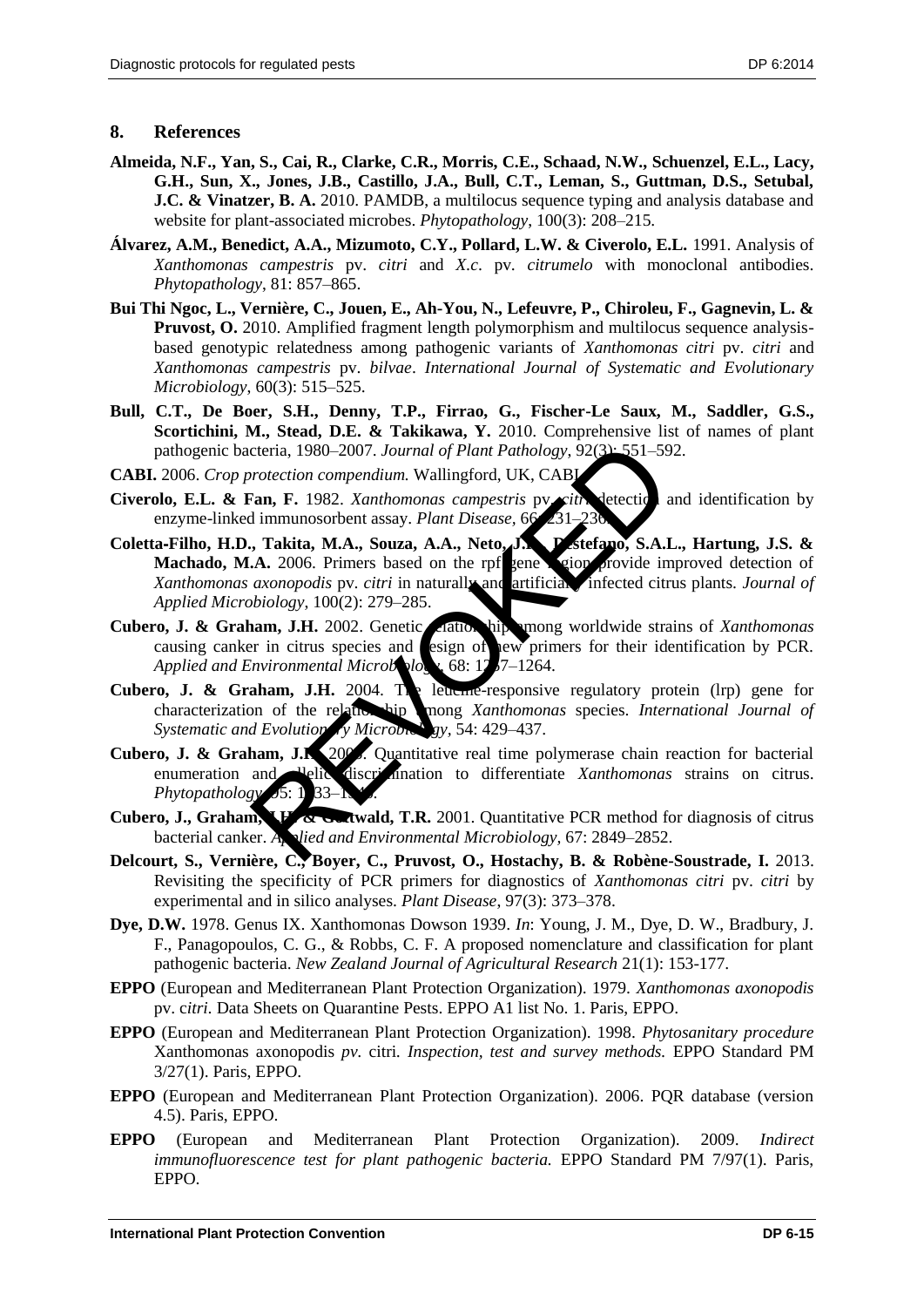- **Escalon, A., Javegny, S., Vernière, C., Noël, L.D., Vital, K., Poussier, S., Hajri, A., Boureau, T., Pruvost, O., Arlat, M. & Gagnevin, L.** 2013. Variations in type III effector repertoires, pathological phenotypes and host range of *Xanthomonas citri* pv. *citri* pathotypes. *Molecular Plant Pathology*, 14(5): 483–496.
- **Francis, M.I., Pena, A. & Graham, J.H.** 2010. Detached leaf inoculation of germplasm for rapid screening of resistance to citrus canker and citrus bacterial spot. *European Journal of Plant Pathology*, 127(4): 571–578*.*
- **Gabriel, D.W., Kingsley, M.T., Hunter, J.E. & Gottwald, T.** 1989. Reinstatement of *Xanthomonas citri* (ex Hasse) and *X. phaseoli* (ex Smith) to species and reclassification of all *X. campestris* pv. *citri* strains. *International Journal of Systematic Bacteriology*, 39(1): 14–22.
- **Golmohammadi, M., Cubero, J., Peñalver, J., Quesada, J.M., López, M.M. & Llop P.** 2007. Diagnosis of *Xanthomonas axonopodis* pv. *citri*, causal agent of citrus canker in commercial fruits by isolation and PCR based methods. *Journal of Applied Microbiology*, 103(6): 2309– 2315.
- **Goto, M.** 1992. Citrus canker. *In* J. Kumer, H.S. Chaube, U.S. Singh and A.N. Mukhopadhyay, eds. *Plant diseases of international importance,* Vol. III, *Diseases of fruit crops,* pp. 170–208. Upper Saddle River, NJ, Prentice Hall.
- **Graham, J., Gottwald, T.R., Civerolo, E.L. & McGuire, R.G.** 1989. Population dynamics and survival of *Xanthomonas campestris* in soil in citrus nurseries in Maryland and Argentina. *Plant Disease*, 43(5): 423–427.
- Hall, D.G., Gottwald, T.R. & Bock, C.H. 2010. Exace bath of citras canker by citrus leafminer *Phyllocnistis citrella* in Florida. *Florida Entomologist*, 93(4): 558–566.
- Hartung, J.S. & Civerolo, E.L. 1987. Genomic fingerprinting of *Xanthomonas campestris* pv. *citri* strains from Asia, South America and Florida. *Physopathology*, 77: 282–285.
- Hartung, J.S., Daniel, J.F., Pruvost, O.P. & Civerolo, E.L. 1993. Detection of *Xanthomonas campestris* pv. *citri* by the polymerase chain reaction method. *Applied and Environmental Microbiology,* 59(4): 1143–1148. The Contractional importance, Vol. III, Diseases of fruit crops,<br>
NJ, Prentice Hall.<br>
and, T.R., Civerolo, E.L. & McGuire, R.G. 1989. Providends<br>
inhomonas campestris in soil in citrus nurse described and<br>
it and the price
- Hasse, CH. 1915. Pseudomonas cities the cause of citrus canker. A preliminary report. Journal of Agricultural Research 4, 97-100.
- **ISPM 13.** 2001. Guidelines for the notification of non-compliance and emergency action. Rome, IPPC, FAO.
- **ISPM 27.** 2006. Diagnostic protocols for regulated pests. Rome, IPPC, FAO.
- **Koizumi, M.** 1971. A quantitative determination method for *Xanthomonas citri* by inoculation into detached citrus leaves. *Bulletin of the Horticultural Research Station (Japan), Series B,* 11: 167–182.
- **Lazo, G.R., Roffey, R. & Gabriel, D.W.** 1987. Pathovars of *Xanthomonas campestris* are distinguishable by restriction fragment-length polymorphism. *International Journal of Systematic Bacteriology,* 37: 214–221.
- **Llop, P., Caruso, P., Cubero, J., Morente, C. & López, M.M.** 1999. A simple extraction procedure for efficient routine detection of pathogenic bacteria in plant material by polymerase chain reaction. *Journal of Microbiology Methods,* 37: 23–31.
- **Louws, F.J., Fulbright, D.W., Taylor Stephens, C. & Bruijn, F.J.** 1994. Specific genomic fingerprints of phytopathogenic *Xanthomonas* and *Pseudomonas* pathovars and strains generated with repetitive sequences and PCR. *Applied and Environmental Microbiology*, 60: 2286–2295.
- **Mafra, V., Kubo, K.S., Alves-Ferreira, M., Ribeiro-Alves, M., Stuart, R.M., Boava, L.P., Rodrigues, C.M. & Machado, M.A.** 2012. Reference genes for accurate transcript normalization in citrus genotypes under different experimental conditions. *PloS One*, *7*(2), e31263.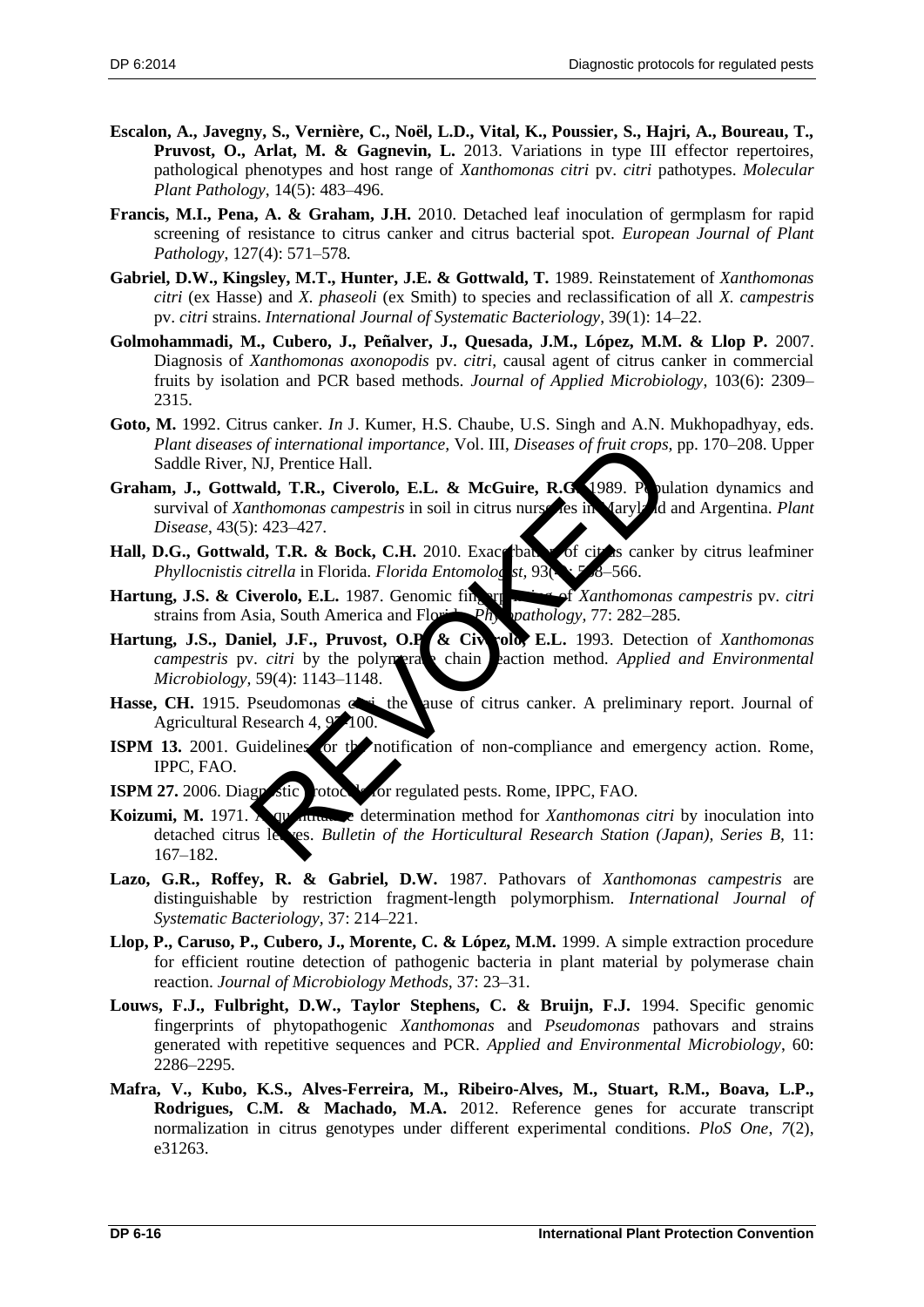- **Mavrodieva, V., Levy, L. & Gabriel, D.W.** 2004. Improved sampling methods for real-time polymerase chain reaction diagnosis of citrus canker from field samples. *Phytopathology,* 94: 61–68*.*
- **Monier, L.** 1992. *Contribution à la mise au point d´un milieu de culture semi-sélectif pour la détection de* Xanthomonas campestris *pv.* citri, *agent du chancre bactérien des agrumes*. Angers, France, École Nationale d´Ingénieurs des Travaux de l´Horticulture et du Paysage d´Angers, Institut de Recherches sur les Fruits et Agrumes (IRFA). 62 pp [in French].
- **Namekata, T. de Oliveira, AR.** Comparative serological studies between *Xanthomonas citri* and a bacterium causing canker on Mexican lime. *In* Proceedings of International Conference on Plant Pathogenic Bacteria, Wageningen, The Netherlands, 1972, pp.151-152
- **Park, D., Hyun, J., Park, Y., Kim, J., Kang, H., Hahn, J. & Go, S.** 2006. Sensitive and specific detection of *Xanthomonas axonopodis* pv. *citri* by PCR using pathovar specific primers based on *hrpW* gene sequences. *Microbiological Research*, 161(2): 145–149.
- **Pruvost, O., Roumagnac, P., Gaube, C., Chiroleu, F. & Gagnevin, L.** 2005. New media for the semiselective isolation and enumeration of *Xanthomonas campestris* pv. *mangiferaeindicae*, the causal agent of mango bacterial black spot. *Journal of Applied Microbiology*, 99(4): 803–815.
- Schaad, N.W., Postnikova, E., Lacy, G.H., Sechler, A., Agarkova, I., Stromberg, P.E., **Stromberg, V.K. & Vidaver, A.K.** 2005. Reclassification of *Xanthomonas campestris* pv. *citri* (ex Hasse 1915) Dye 1978 forms A, B/C/D, and E as *X. dithin* ubsp. *itri* (ex Hasse) sp. nov. nom. rev. comb. nov., *X. fuscans* subsp. *aurantifolii* (ex Gabriel *et 1*, 1989) sp. nov. nom. rev. comb. nov., and *X. alfalfae* subsp. *citrumelo* (ex Riker and Jones) Gabriel *et al.*, 1989 sp. nov. nom. rev. comb. nov.; *X. campestris* pv. *malvacea* um (ex Smith 1901) Dye 1978 as *X. smithii* subsp. *smithii* nov. comb. nov. nom. nov.; *X. camp stris pv. <i>afalfae* (ex Riker and Jones, 1935) Dye 1978 as *X. alfalfae* subsp. *alfalfae* (ex Rn, *et al.*, 1935) sp. nov. nom. rev.; and "var. *fuscans*" of *X. campestris* pv. *phaseoli* ( $\ltimes$  Sm, <sup>1</sup>, 197) Dye 1978 as *X. fuscans* subsp. *fuscans* sp. nov. Systematic and Applied Microbiology, 28: 494–518. It mango bacterial black spot. Journal of Applied Microbiolog, stinikova, E., Lacy, G.H., Sechler, A., As *Athome Ja.*<br>5) Dye 1978 forms A, B/C/D, and E as *X*, *hithit* ubsp. fit 5.<br>5) Dye 1978 forms A, B/C/D, and E as *X*
- Schaad, N.W., Postnikova, E., Lacy, G.**N.**, Sechler, A., Agarkova, I., Stromberg, P.E., **Stromberg, V.K. & Vidaver, A.K. 2006.** Emended classification of xanthomonad pathogens on citrus. *Systematic and Applied Microbiology*, 29: 690–695.
- Schaad, N. W., Postnikova, E., Lacy, G., Sechler, A., Agarkova, I., Stromberg, P. E., Stromberg, **V. K. & Vidaver, A. K. (2007)**. *Xanthomonas alfalfae* sp. nov., *Xanthomonas citri* sp. nov. and *Xanthomonas fusces* speciov. A List of New Names and New Combinations Previously *Xanthomonas fuscans* sp. nov. *In* List of New Names and New Combinations Previously Effectively, but not Validly, Published, Validation List no. 115. *International Journal of Systematic and Syolutionary Microbiology,* 57: 893–897.
- Sun, X., Stall, R.E., Jones, J.B., Cubero, J., Gottwald, T.R., Graham, J.H., Dixon, W.D., **Schubert, T.S., Chaloux, P.H., Stromberg, V.K., Lacy, G.H. & Sutton, B.D.** 2004. Detection and characterization of a new strain of citrus canker bacteria from Key/Mexican lime and alemow in South Florida. *Plant Disease*, 88(11): 1179–1188.
- **Taylor, R.K., Tyson, J.L., Fullerton, R.A. & Hale, C.N.** 2002. Molecular detection of exotic phytopathogenic bacteria: A case study involving canker-like symptoms on citrus. *New Zealand Plant Protection*, 55: 53–57.
- **Vauterin, L., Hoste, B., Kersters, K. & Swings, J.** 1995. Reclassification of *Xanthomonas*. *International Journal of Systematic Bacteriology*, 45: 472–489.
- **Verdier, E., Zefferino, E. & Méndez, S.** 2008. Survival of *Xanthomonas axonopodis* pv. *citri* on the surface of citrus fruit after postharvest treatment *Fitopatologia*, 43: 24–31.
- **Vernière, C., Hartung, J.S., Pruvost, O.P., Civerolo, E.L., Álvarez, A.M., Maestri, P. & Luisetti, J.** 1998. Characterization of phenotypically distinct strains of *Xanthomonas axonopodis* pv. *citri* from Southwest Asia. *European Journal of Plant Pathology*, 104: 477–487.
- **Weisberg, W.G., Barns, S.M., Pelletier, B.A. & Lane, D.J.** 1991. 16S ribosomal DNA amplification for phylogenetic study. *Journal of Bacteriology*, 173: 697–703.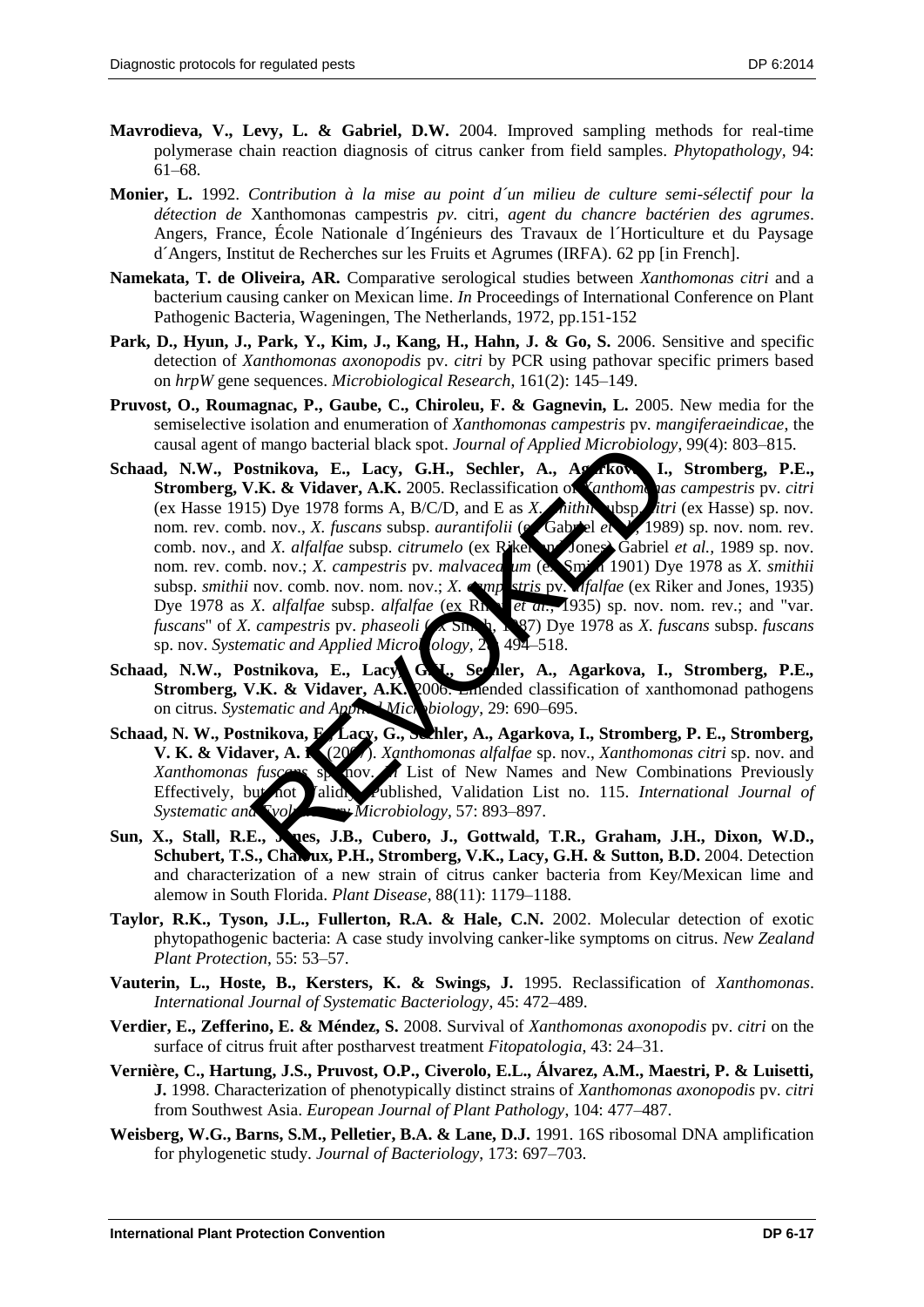**Weller, S.A., Elphinstone, J.G., Smith, N.C., Boonham, N., & Stead, D.E.** 2000. Detection of *Ralstonia solanacearum* strains with a quantitative, multiplex, real-time, fluorogenic PCR (TaqMan) Assay. *Applied and Environmental Microbiology*, 66(7): 2853–2858.

**Young, J.M., Park, D.C., Shearman, H.M. & Fargier, E.** 2008. A multilocus sequence analysis of the genus *Xanthomonas*. *Systematic and Applied Microbiology*, 31(5): 366–377.

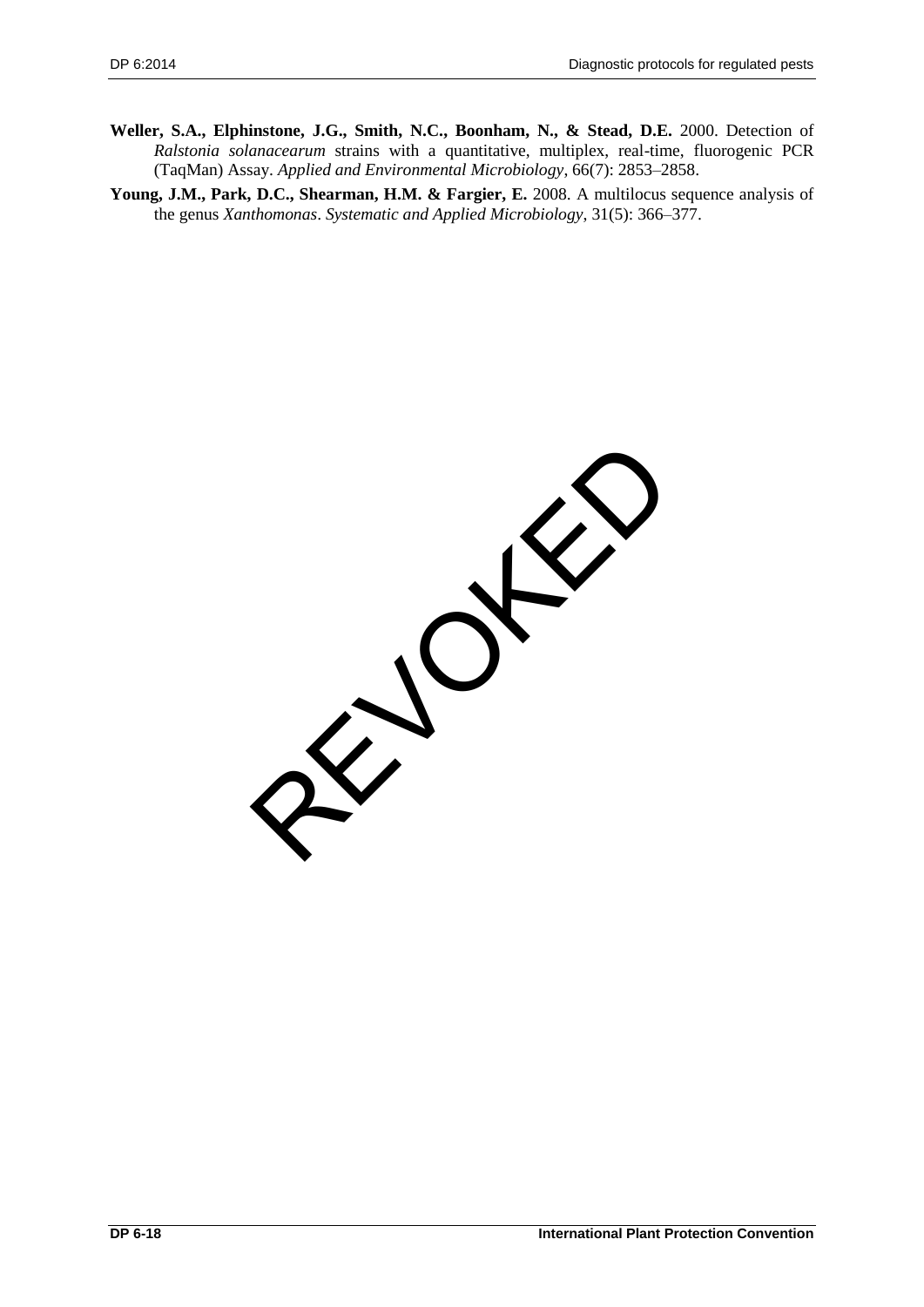## <span id="page-18-0"></span>**9. Figures**



**Figure 2.** Twig symptoms of citrus canker: early lesions on grapefruit (*Citrus paradisi*).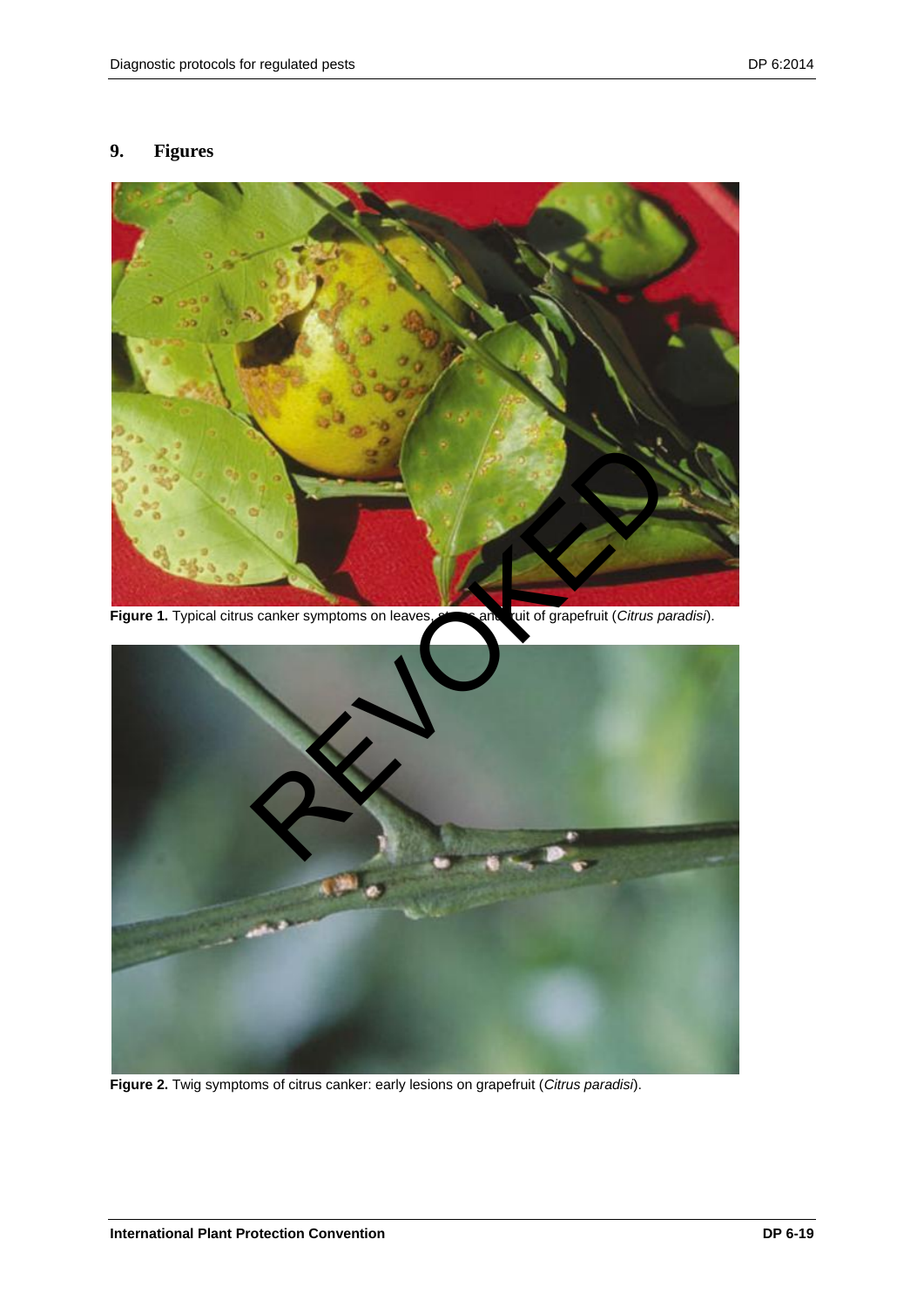

**Figure 3.** Fruit symptoms of citrus canker on sweet orange (*Citrus sinensis*) (left) and grapefruit (*Citrus paradisi*) (centre and right).



**Figure 4.** Leaf symptoms of citrus canker on lemon (*Citrus limon*) exacerbated by citrus leaf miner wounds.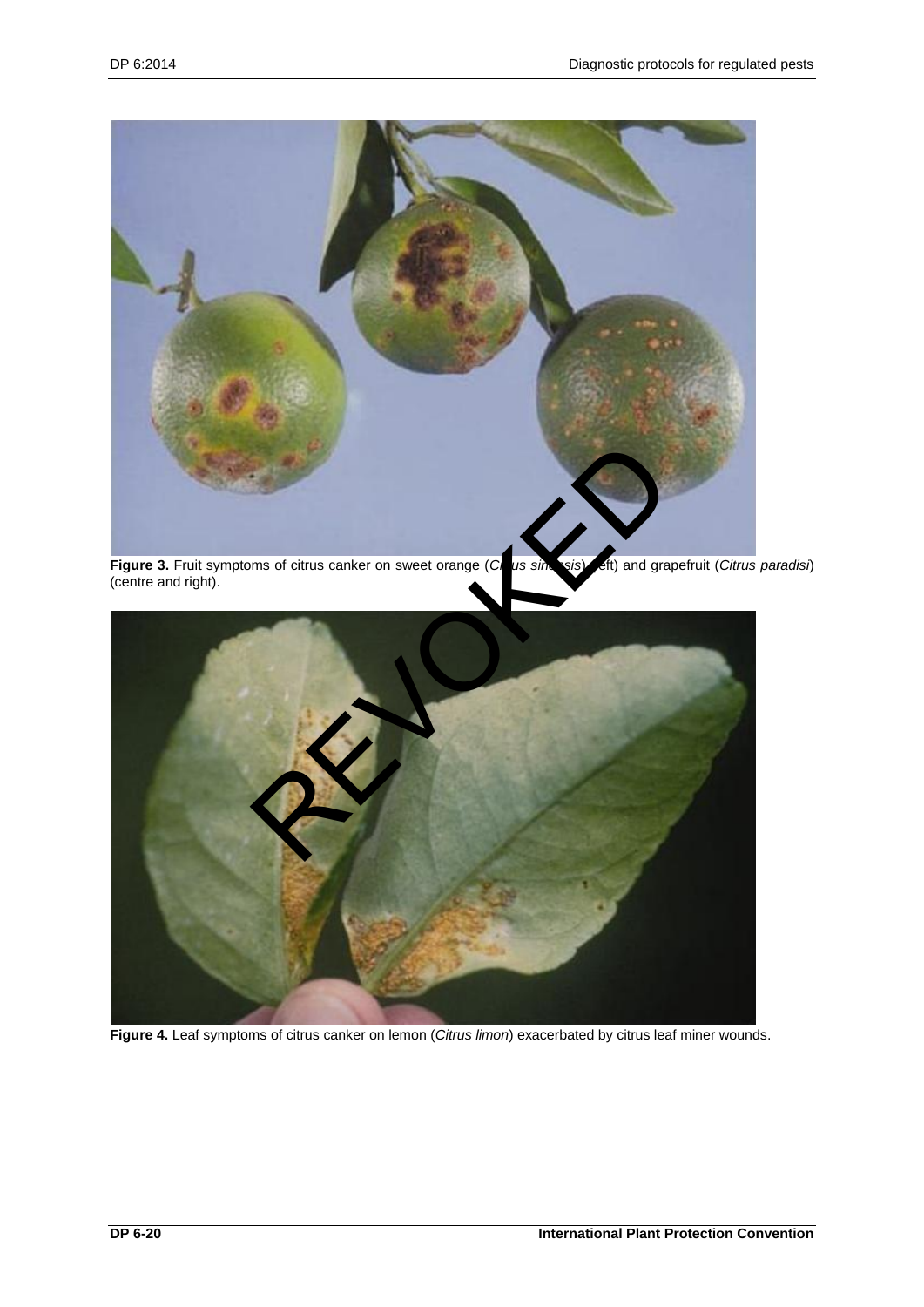

Figure 5. Scheme for detectice and identification of *Xanthomonas citri* subsp. *citri* on symptomatic plant material.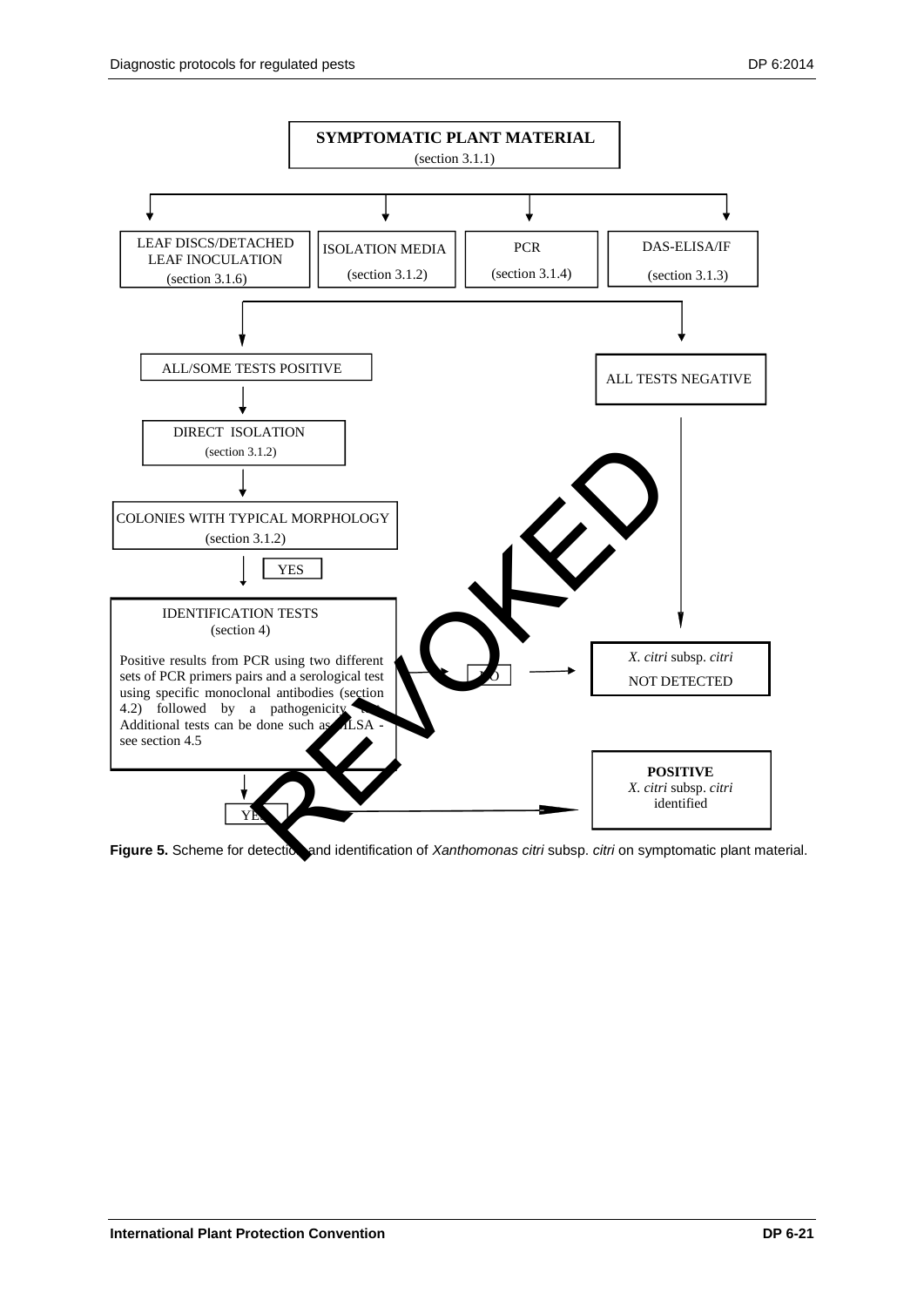![](_page_21_Figure_2.jpeg)

**Figure 6.** Scheme for detection and identification of *Xanthomonas citri* subsp. *citri* on asymptomatic plant material.